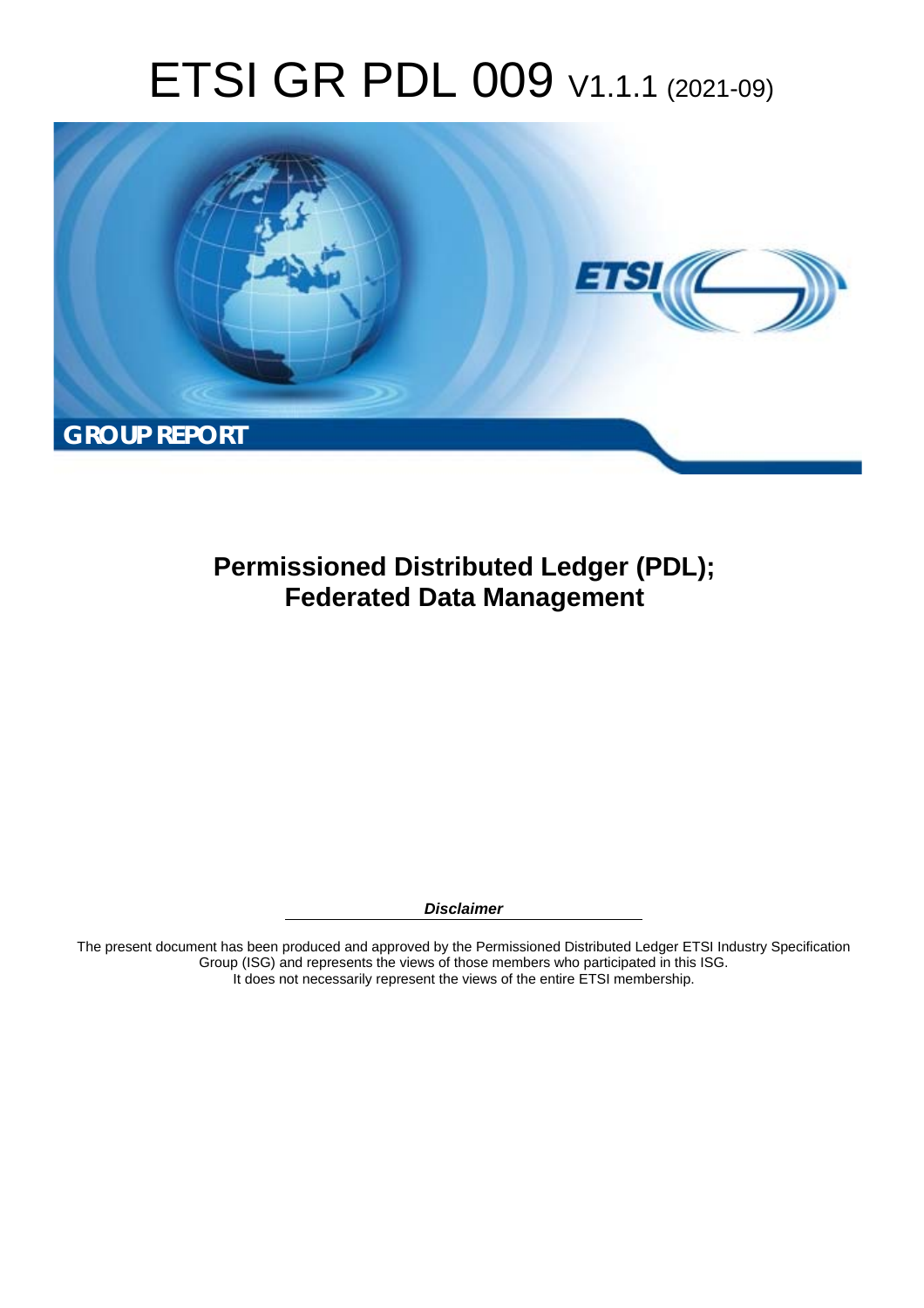Reference DGR/PDL-009\_Fed\_Data\_Mgmt

Keywords

authentication, data preservation, data sharing, privacy, security

#### *ETSI*

650 Route des Lucioles F-06921 Sophia Antipolis Cedex - FRANCE

Tel.: +33 4 92 94 42 00 Fax: +33 4 93 65 47 16

Siret N° 348 623 562 00017 - APE 7112B Association à but non lucratif enregistrée à la Sous-Préfecture de Grasse (06) N° w061004871

#### *Important notice*

The present document can be downloaded from: <http://www.etsi.org/standards-search>

The present document may be made available in electronic versions and/or in print. The content of any electronic and/or print versions of the present document shall not be modified without the prior written authorization of ETSI. In case of any existing or perceived difference in contents between such versions and/or in print, the prevailing version of an ETSI deliverable is the one made publicly available in PDF format at [www.etsi.org/deliver.](http://www.etsi.org/deliver)

Users of the present document should be aware that the document may be subject to revision or change of status. Information on the current status of this and other ETSI documents is available at <https://portal.etsi.org/TB/ETSIDeliverableStatus.aspx>

If you find errors in the present document, please send your comment to one of the following services: <https://portal.etsi.org/People/CommiteeSupportStaff.aspx>

#### *Notice of disclaimer & limitation of liability*

The information provided in the present deliverable is directed solely to professionals who have the appropriate degree of experience to understand and interpret its content in accordance with generally accepted engineering or other professional standard and applicable regulations.

No recommendation as to products and services or vendors is made or should be implied.

No representation or warranty is made that this deliverable is technically accurate or sufficient or conforms to any law and/or governmental rule and/or regulation and further, no representation or warranty is made of merchantability or fitness for any particular purpose or against infringement of intellectual property rights.

In no event shall ETSI be held liable for loss of profits or any other incidental or consequential damages.

Any software contained in this deliverable is provided "AS IS" with no warranties, express or implied, including but not limited to, the warranties of merchantability, fitness for a particular purpose and non-infringement of intellectual property rights and ETSI shall not be held liable in any event for any damages whatsoever (including, without limitation, damages for loss of profits, business interruption, loss of information, or any other pecuniary loss) arising out of or related to the use of or inability to use the software.

#### *Copyright Notification*

No part may be reproduced or utilized in any form or by any means, electronic or mechanical, including photocopying and microfilm except as authorized by written permission of ETSI. The content of the PDF version shall not be modified without the written authorization of ETSI.

The copyright and the foregoing restriction extend to reproduction in all media.

© ETSI 2021. All rights reserved.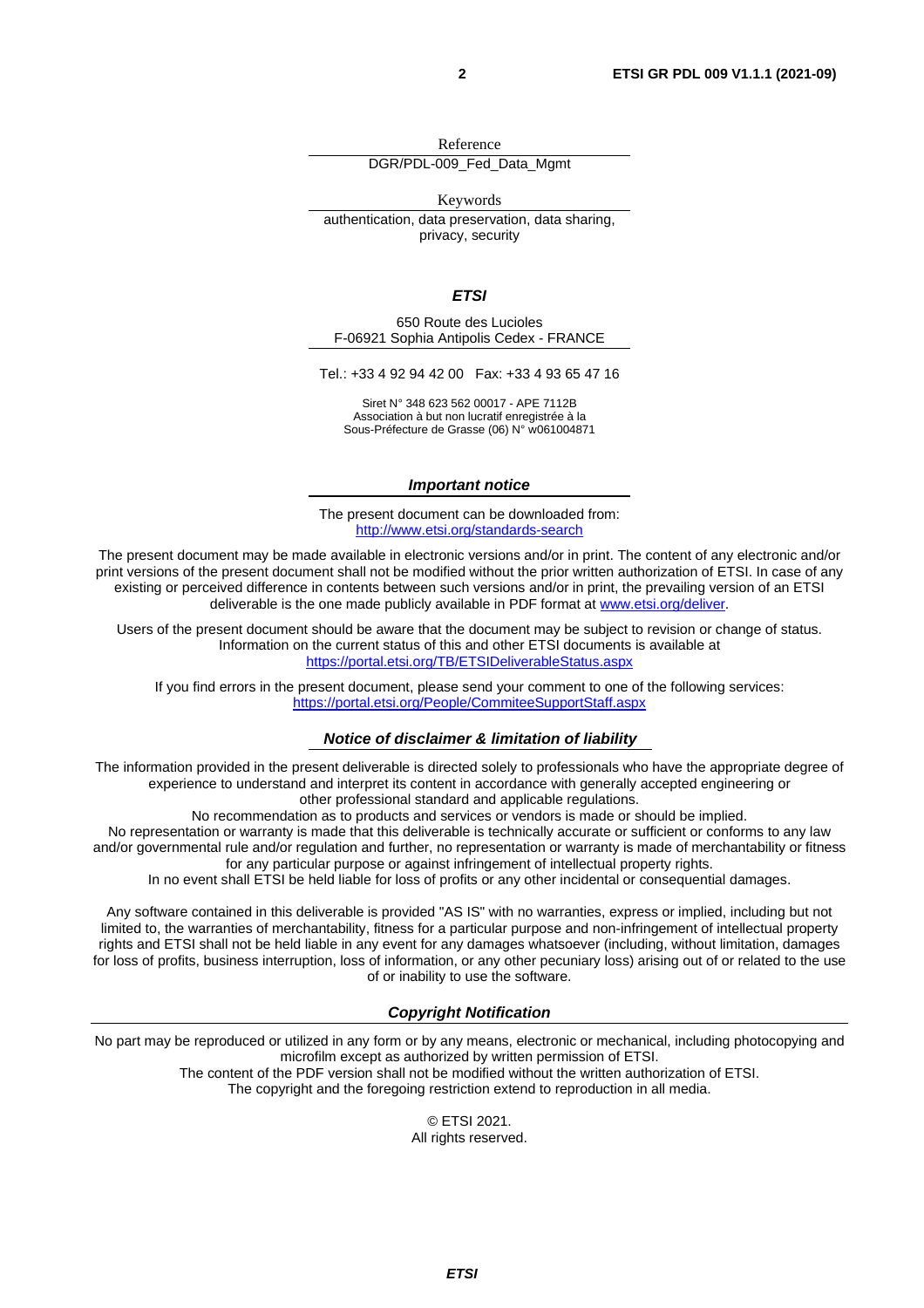# Contents

|                                                                   |                                                                                               |  | 1 |
|-------------------------------------------------------------------|-----------------------------------------------------------------------------------------------|--|---|
| $\overline{2}$<br>2.1<br>2.2                                      |                                                                                               |  |   |
| 3<br>3.1<br>3.2<br>3.3                                            |                                                                                               |  |   |
| 4<br>4.1<br>4.2<br>4.3<br>4.4<br>4.5<br>4.6                       |                                                                                               |  |   |
| 5<br>5.1<br>5.2<br>5.2.1<br>5.2.2<br>5.3<br>5.3.1<br>5.3.2<br>5.4 | How to efficiently and concurrently collect data and store data collection records in PDL? 13 |  |   |
| 6<br>6.1<br>6.2                                                   |                                                                                               |  |   |
| 7<br>7.1<br>7.2<br>7.3                                            |                                                                                               |  |   |
| 8<br>8.1<br>8.2<br>8.3                                            |                                                                                               |  |   |
|                                                                   |                                                                                               |  |   |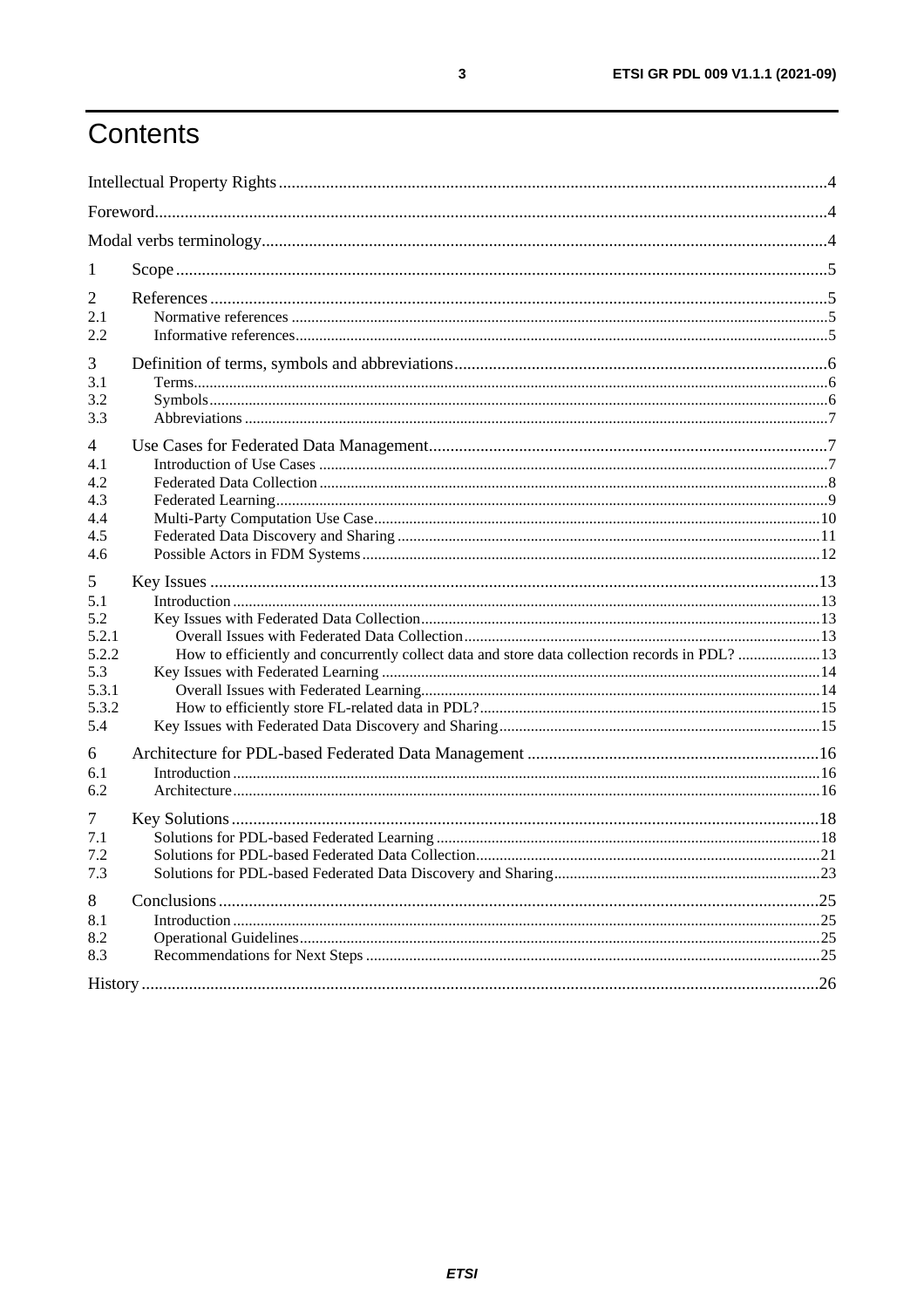# <span id="page-3-0"></span>Intellectual Property Rights

#### Essential patents

IPRs essential or potentially essential to normative deliverables may have been declared to ETSI. The declarations pertaining to these essential IPRs, if any, are publicly available for **ETSI members and non-members**, and can be found in ETSI SR 000 314: *"Intellectual Property Rights (IPRs); Essential, or potentially Essential, IPRs notified to ETSI in respect of ETSI standards"*, which is available from the ETSI Secretariat. Latest updates are available on the ETSI Web server (<https://ipr.etsi.org/>).

Pursuant to the ETSI Directives including the ETSI IPR Policy, no investigation regarding the essentiality of IPRs, including IPR searches, has been carried out by ETSI. No guarantee can be given as to the existence of other IPRs not referenced in ETSI SR 000 314 (or the updates on the ETSI Web server) which are, or may be, or may become, essential to the present document.

#### **Trademarks**

The present document may include trademarks and/or tradenames which are asserted and/or registered by their owners. ETSI claims no ownership of these except for any which are indicated as being the property of ETSI, and conveys no right to use or reproduce any trademark and/or tradename. Mention of those trademarks in the present document does not constitute an endorsement by ETSI of products, services or organizations associated with those trademarks.

**DECT™**, **PLUGTESTS™**, **UMTS™** and the ETSI logo are trademarks of ETSI registered for the benefit of its Members. **3GPP™** and **LTE™** are trademarks of ETSI registered for the benefit of its Members and of the 3GPP Organizational Partners. **oneM2M™** logo is a trademark of ETSI registered for the benefit of its Members and of the oneM2M Partners. **GSM**® and the GSM logo are trademarks registered and owned by the GSM Association.

# Foreword

This Group Report (GR) has been produced by ETSI Industry Specification Group (ISG) Permissioned Distributed Ledger (PDL).

# Modal verbs terminology

In the present document "**should**", "**should not**", "**may**", "**need not**", "**will**", "**will not**", "**can**" and "**cannot**" are to be interpreted as described in clause 3.2 of the [ETSI Drafting Rules](https://portal.etsi.org/Services/editHelp!/Howtostart/ETSIDraftingRules.aspx) (Verbal forms for the expression of provisions).

"**must**" and "**must not**" are **NOT** allowed in ETSI deliverables except when used in direct citation.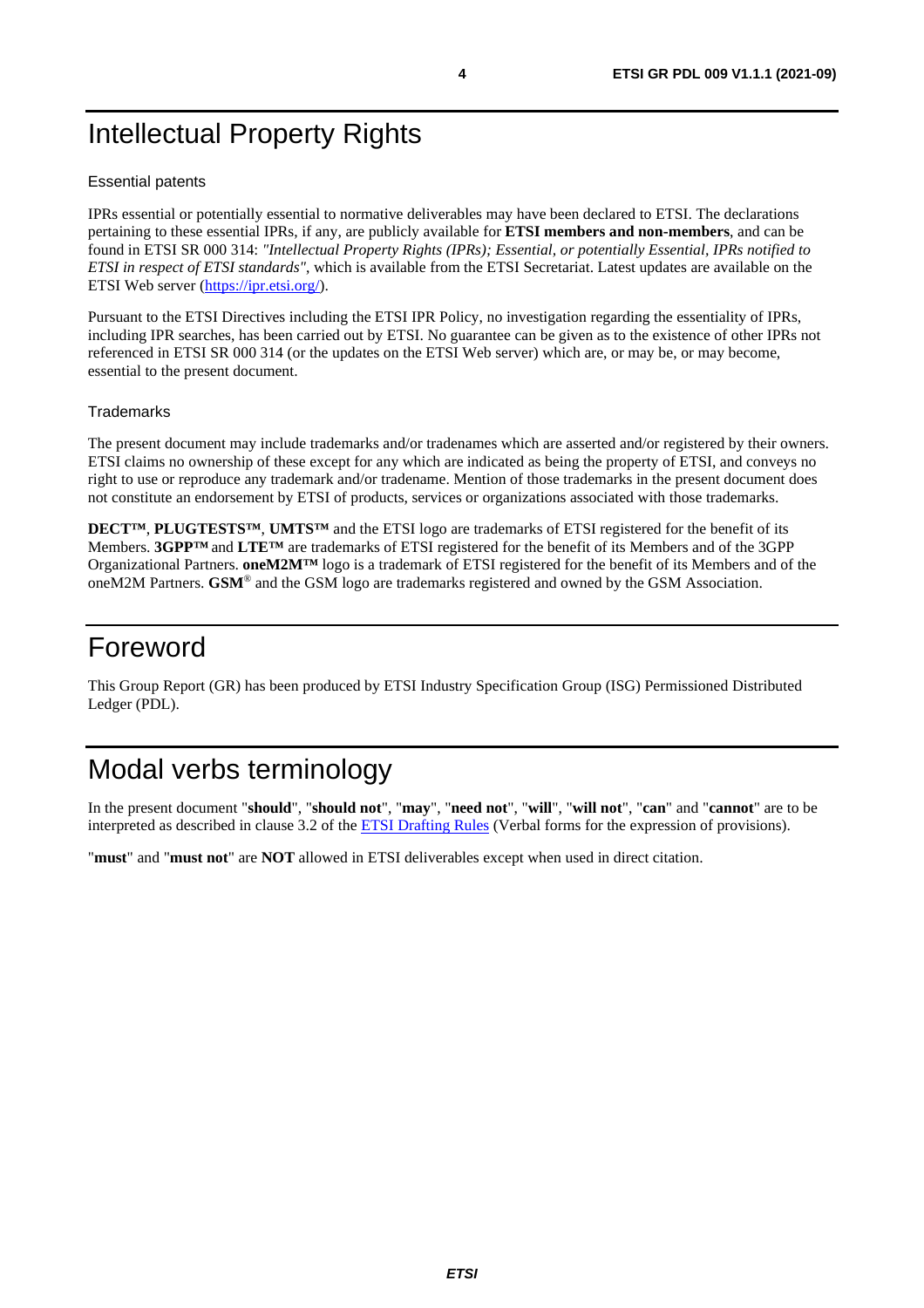# <span id="page-4-0"></span>1 Scope

The present document will describe use case scenarios, functional architecture, key functional components mechanisms of leveraging PDL for federated data management (e.g. PDL for federated learning, the integration of PDL and the whole data pipeline).

# 2 References

### 2.1 Normative references

Normative references are not applicable in the present document.

### 2.2 Informative references

References are either specific (identified by date of publication and/or edition number or version number) or non-specific. For specific references, only the cited version applies. For non-specific references, the latest version of the referenced document (including any amendments) applies.

NOTE: While any hyperlinks included in this clause were valid at the time of publication, ETSI cannot guarantee their long term validity.

The following referenced documents are not necessary for the application of the present document but they assist the user with regard to a particular subject area.

| [i.1]   | Industrial Internet Consortium: "The Industrial Internet of Things Volume G1: Reference<br>Architecture (Version 1.9)", June 19, 2019.                                                                                                                                         |  |  |
|---------|--------------------------------------------------------------------------------------------------------------------------------------------------------------------------------------------------------------------------------------------------------------------------------|--|--|
| NOTE:   | Available at https://www.iiconsortium.org/pdf/IIRA-v1.9.pdf.                                                                                                                                                                                                                   |  |  |
| $[1.2]$ | A. C. Yao: "Protocols for Secure Computations", 23 <sup>rd</sup> Annual Symposium on Foundations of<br>Computer Science (sfcs 1982), Chicago, IL, USA, 1982, Pages 160-164.                                                                                                    |  |  |
| [i.3]   | D. W. Archer, D. Bogdanov, Y. Lindell, L. Kamm, K. Nielsen, J. I. Pagter, N. P. Smart and R. N.<br>Wright: "From Keys to Databases - Real-World Applications of Secure Multi-Party Computation",<br>The Computer Journal, Volume 61, Issue 12, December 2018, Pages 1749-1771. |  |  |
| [i.4]   | C. Zhao, S. Zhao, M. Zhao, Z. Chen, C.-Z. Gao, H. Li and Y. Tan: "Secure Multi-Party<br>Computation: Theory, practice and applications", Information Sciences, Volume 476, 2019,<br>Pages 357-372.                                                                             |  |  |
| $[1.5]$ | World Economic Forum White Paper: "Federated Data Systems: Balancing Innovation and Trust<br>in the Use of Sensitive Data", July 2019.                                                                                                                                         |  |  |
| NOTE:   | Available at http://www3.weforum.org/docs/WEF_Federated_Data_Systems_2019.pdf.                                                                                                                                                                                                 |  |  |
| $[1.6]$ | World Economic Forum, Insight Report: "Sharing Sensitive Health Data in a Federated Data<br>Consortium Model - An Eight-Step Guide", July 2020.                                                                                                                                |  |  |

NOTE: Available at [http://www3.weforum.org/docs/WEF\\_Sharing\\_Sensitive\\_Health\\_Data\\_2020.pdf](http://www3.weforum.org/docs/WEF_Sharing_Sensitive_Health_Data_2020.pdf).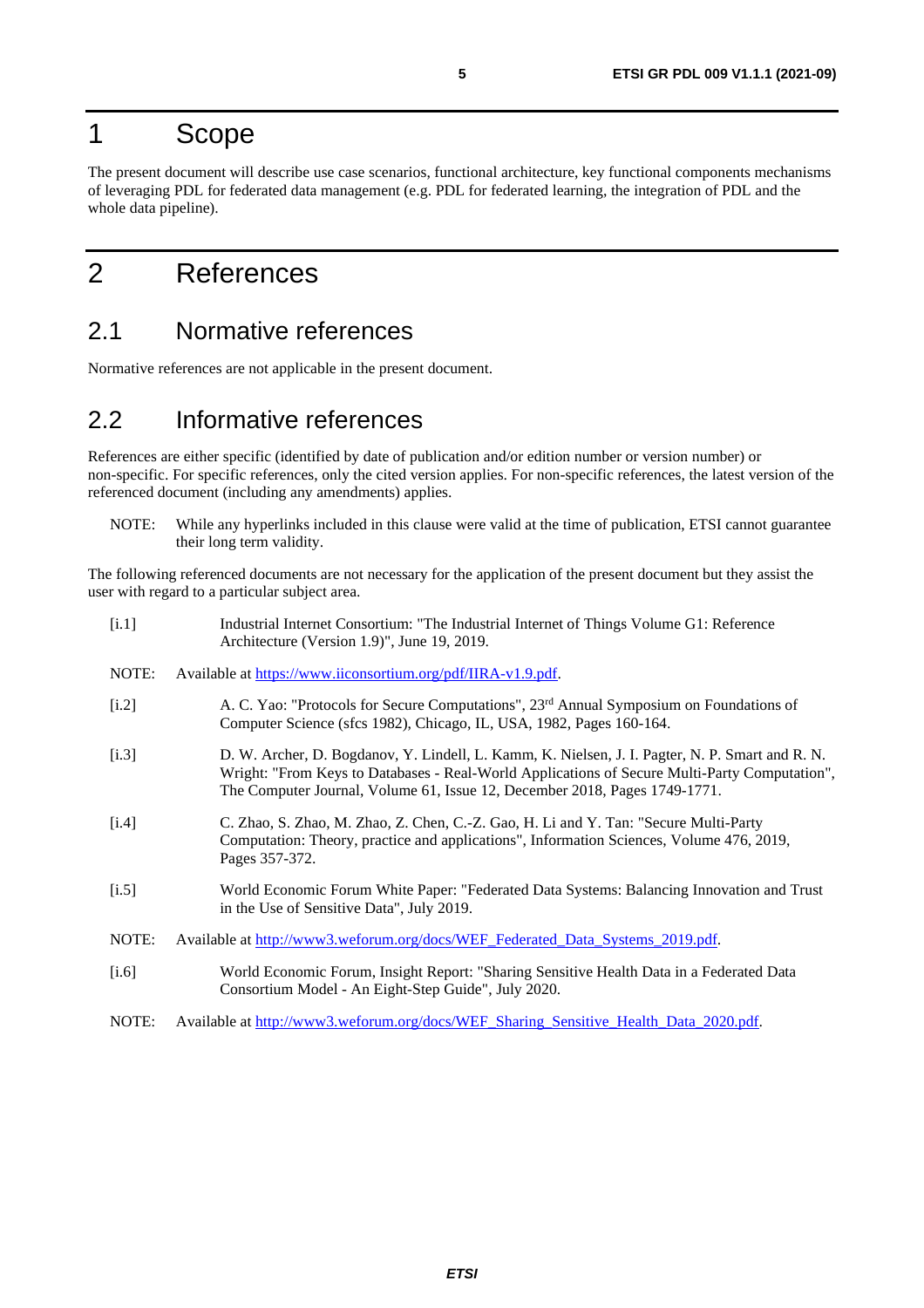# <span id="page-5-0"></span>3 Definition of terms, symbols and abbreviations

# 3.1 Terms

For the purposes of the present document, the following terms apply:

**federated data collection:** data collection scenario where multiple data types are involved and/or multiple organizations jointly collect data of their interest, for instance, to improve data collection efficiency

**federated data computing:** data computing scenario where multiple organizations work together to solve a data computation task

NOTE: Examples of federated data computing include, but not limited to, federated learning, multi-party computation, and even decentralized Artificial Intelligence/Machine Learning (AI/ML).

**federated data discovery and sharing:** data discovery and sharing scenario where federated data is discovered by and shared among multiple organizations

**federated data management:** data management scenario where multiple organizations and/or multiple data types could get involved in each stage of the entire data pipeline or lifecycle and form data federation

NOTE: Examples of federated data management are federated data collection, federated data storing, federated data computing such as federated learning and multi-party computation, federated data sharing, etc.

**federated data storing:** data storing scenario where multiple organizations participate in storing data, likely, in distributed places

**federated learning:** distributed machine learning approach where multiple clients and a federated learning server jointly learn an AI model and provide data privacy protection

NOTE: A federated learning process generally works with a few steps:

- 1) training data are distributed and kept at federated learning clients;
- 2) a federated learning server coordinates all federated learning clients for them to perform local training and generate local and temporary model updates for each learning round;
- 3) the federated learning server receives model updates from federated learning clients and aggregate them together to generate a global model;
- 4) the global model will be sent to federated learning clients for them to perform next round of local training until the goal model converges to the one meeting the expected accuracy.

**multi-party computation:** secure computation protocol where multiple parties jointly compute a function and guarantees their data privacy

NOTE: In a multi-party computation:

- 1) multiple parties jointly compute a function over their individual data inputs to get a computation result;
- 2) each party knows the computation result; and
- 3) none of parties can learn other parties' data inputs but only knows the computation result.

### 3.2 Symbols

Void.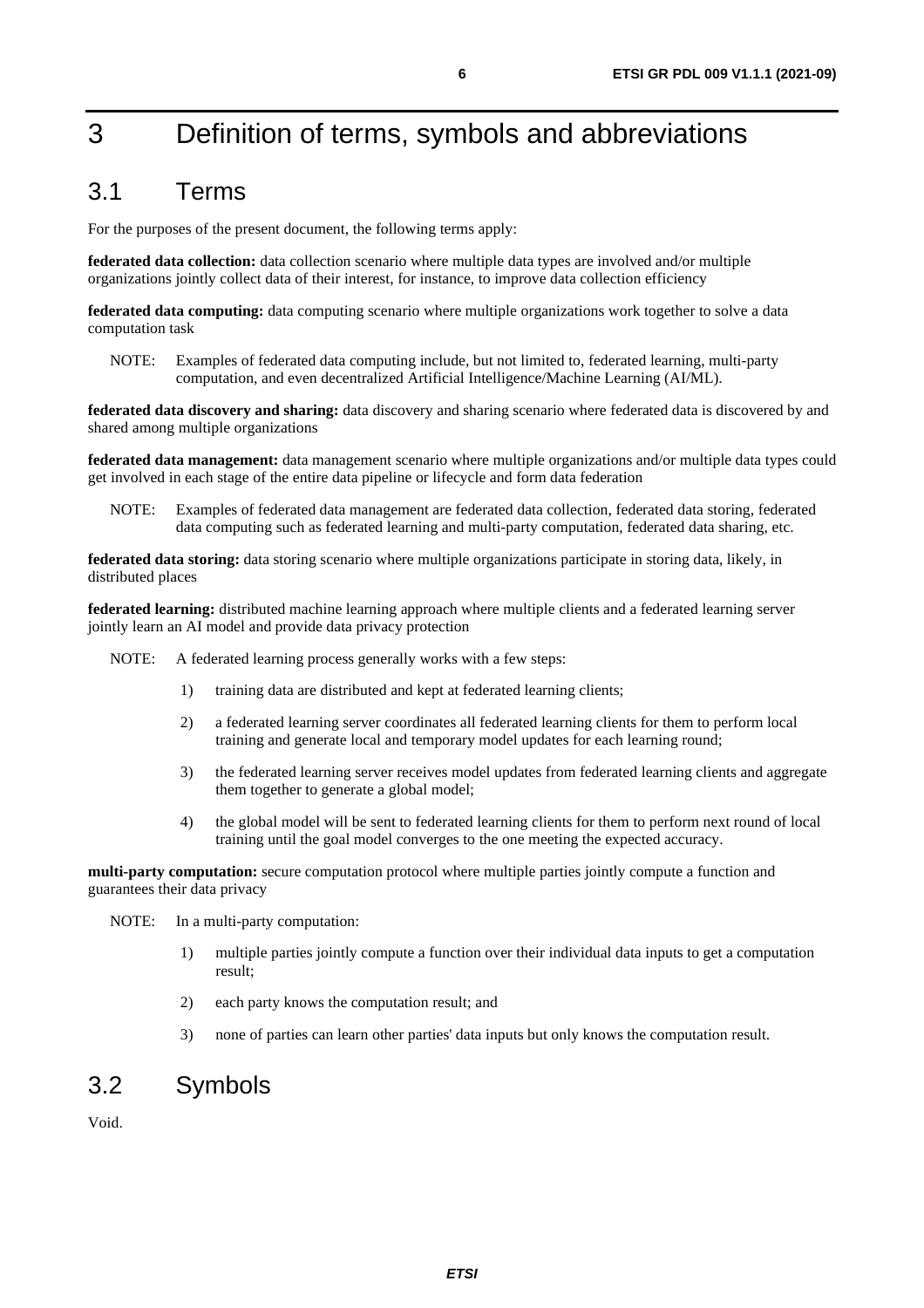# <span id="page-6-0"></span>3.3 Abbreviations

For the purposes of the present document, the following abbreviations apply:

| AI           | Artificial Intelligence                         |
|--------------|-------------------------------------------------|
| <b>ETSI</b>  | European Telecommunications Standards Institute |
| <b>FDDSS</b> | Federated Data Discovery and Sharing Service    |
| <b>FDM</b>   | <b>Federated Data Management</b>                |
| <b>FDS</b>   | <b>Federated Discovery Service</b>              |
| FL           | <b>Federated Learning</b>                       |
| <b>FPP</b>   | FDM-PDL Proxy                                   |
| <b>GDPR</b>  | General Data Protection Regulation              |
| HС           | Industrial Internet Consortium                  |
| <b>HoT</b>   | Industrial Internet of Things                   |
| <b>IoT</b>   | Internet of Things                              |
| IT           | <b>Information Technology</b>                   |
| <b>LMS</b>   | Ledger Messaging Service                        |
| <b>LSS</b>   | Ledger Storage Service                          |
| ML.          | Machine Learning                                |
| <b>MPC</b>   | <b>Multi-Party Computation</b>                  |
| <b>MSG</b>   | Message                                         |
| <b>PDL</b>   | Permissioned Distributed Ledger                 |
| TXN          | Transaction                                     |
|              |                                                 |

# 4 Use Cases for Federated Data Management

# 4.1 Introduction of Use Cases

This clause describes some selected federated data management use cases or scenarios, which could be benefited from the use of Permissioned Distributed Ledger (PDL) technology and/or introduce new requirements to PDL technology. As illustrated in Figure 4.1-1, a general data pipeline in federated data management could consist of a set of relatively sequential stages such as data collection, data storing, data computing, data sharing, and data visualization. For each stage, multiple organizations could participate and work together. Each organization could have their own data, for example, generated from ubiquitous devices deployed for different applications such as connected vehicles. In general, a data pipeline (e.g. data pipeline A and data pipeline B) starts with data collection from devices, but it could complete in different places in the networking system. For example, data pipeline B in Figure 4.1-1 stops in edge networks leveraging edge servers for data storing, data computing and data visualization, while data pipeline A ends in the cloud. This clause will not cover the entire data pipeline but focus more on the stages and corresponding scenarios, which are more relevant to PDL technology.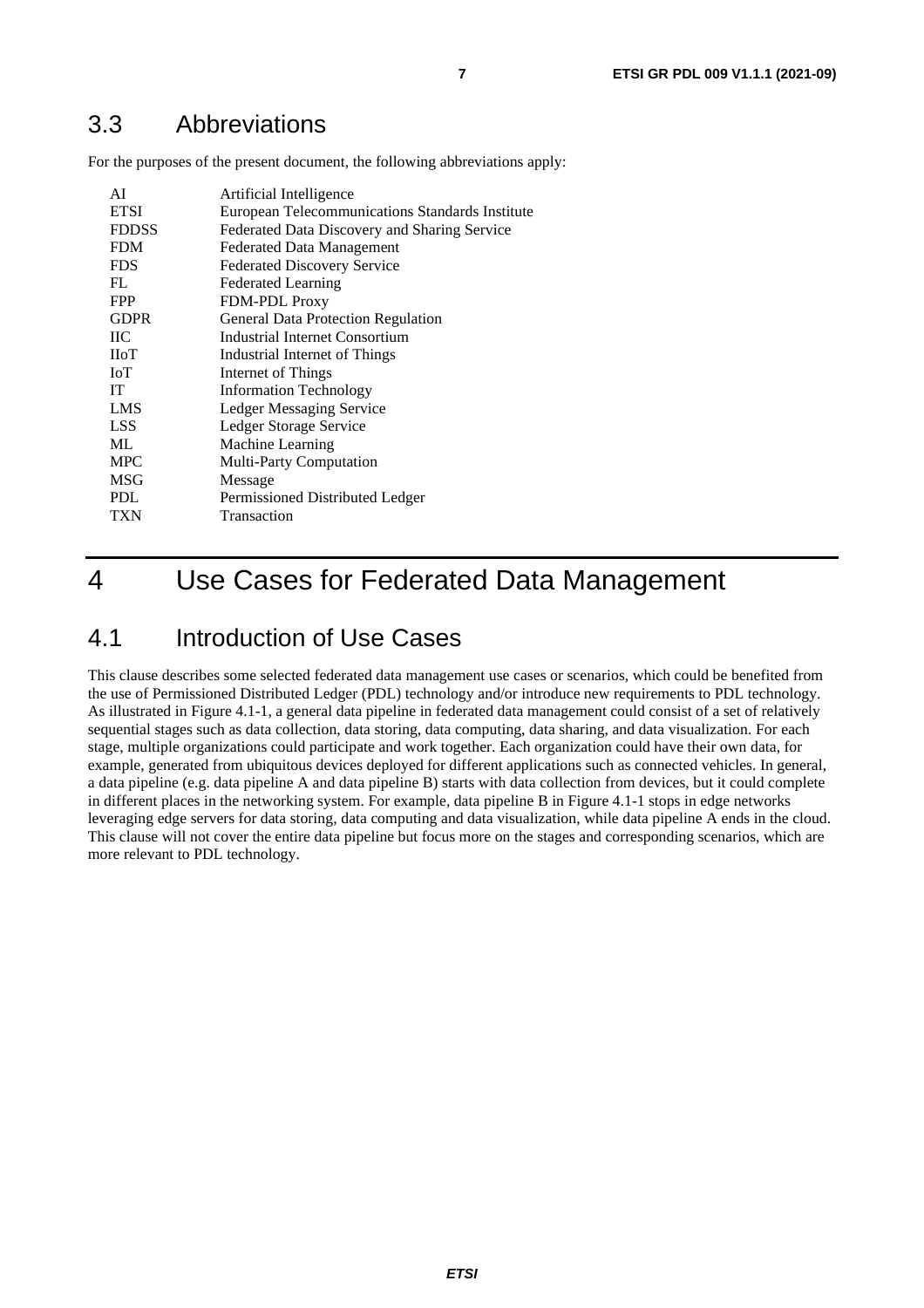<span id="page-7-0"></span>

Data Pipeline: Security, Privacy, Intelligence

**Figure 4.1-1: General Data Pipeline in Federated Data Management** 

### 4.2 Federated Data Collection

Our daily lives are surrounded by a variety of sensors and devices. Internet of Things (IoT) technology enables us to leverage these sensors/devices to monitor and measure the physical world in a real-time manner. In many data-driven IoT applications, the first and most important stage is data collection. During data collection, the system can collect data from different devices such as consumer equipment, personal devices, cameras, and wearable health devices; data can also be collected from commercial equipment including security monitoring systems, traffic monitoring equipment, production lines, logistics and supply chain systems, etc. These devices generate different types of data and could belong to and be owned by multiple organizations; the resulted data collection that contains multiple data types and/or relies on multiple organizations is referred to as federated data collection.

Figure 4.2-1 shows an Industrial Internet of Things (IIoT) use case, which includes a few processes such as smart manufacturing, smart logistics, and customer experience monitoring. Multiple scenarios could be involved in each process. For example, the smart manufacturing process could cover product quality control, storage management, onsite energy management, equipment maintenance, etc. All those processes and scenarios need to be monitored in real-time to ensure overall product delivery and product quality. As a result, a large amount of production, logistics and customer experience data are generated at all times and need to be collected. However, in a real-world production environment, manufacturing equipment and Information Technology (IT) systems usually involve multiple manufacturers; in the meantime, a complete manufacturing process could involve different departments or even different companies/organizations. Similarly, during the smart logistics process, products will be transported from factories to customers through multiple intermediate transit places, where multiple organizations are involved as well. All of these facts demonstrate that data collection in IIoT is a complex system and needs multi-party collaboration, which is referred to as federated data collection. Please note that Industrial Internet Consortium (IIC) [\[i.1](#page-4-0)] defines more IIoT use cases, which are not limited to Figure 4.2-1. In these use cases being considered, data security could be needed; as a result, data at rest and/or data in transit could be encrypted when there is a risk of data leakage.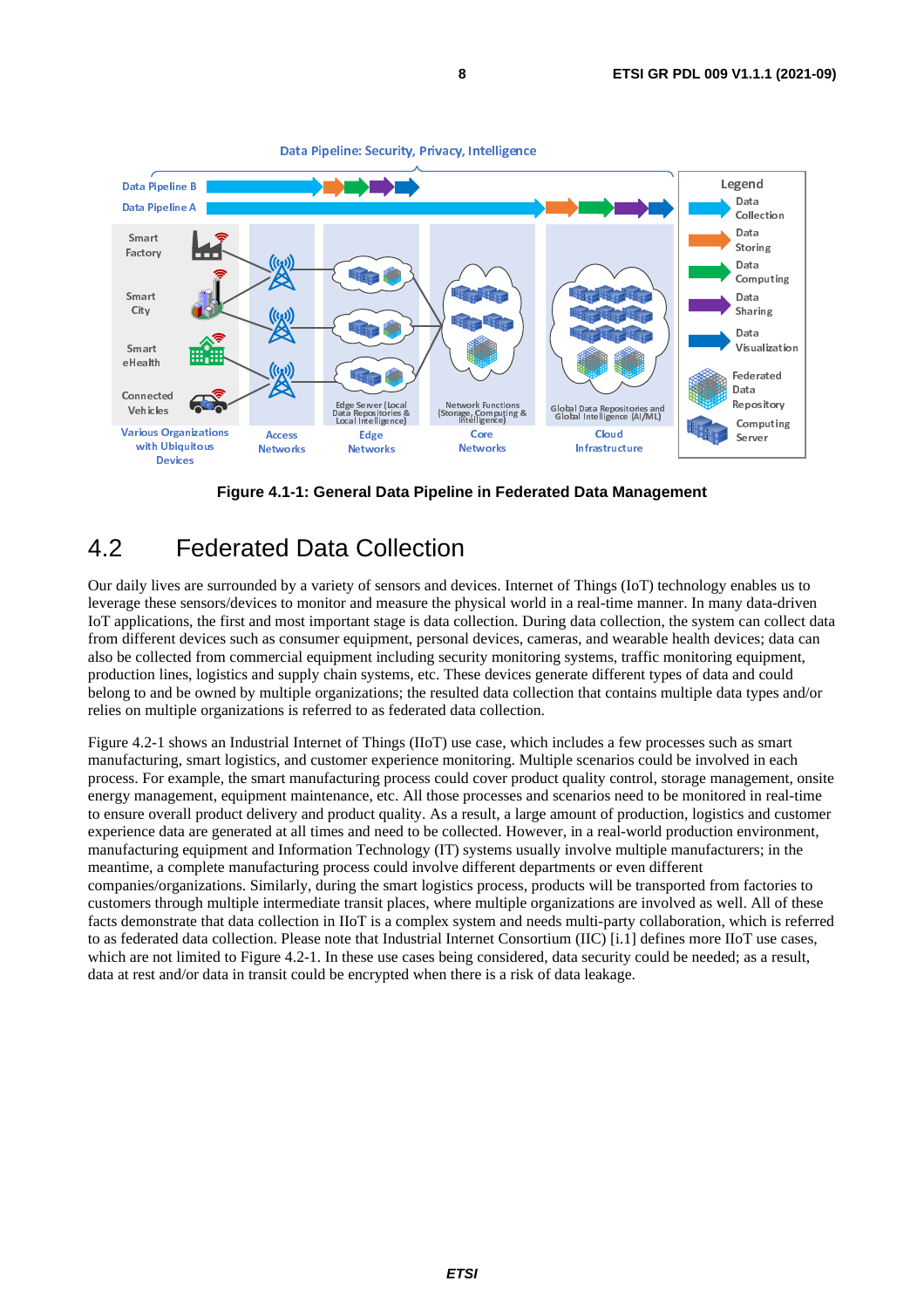<span id="page-8-0"></span>

Industrial Internet of Things (IIoT)

**Figure 4.2-1: Federated Data Collection for Industrial Internet of Things (IIoT)** 

### 4.3 Federated Learning

Traditional Machine Learning (ML) technology is usually centralized, in the sense that:

- 1) training data is usually collected to be stored at a centralized location such as a centralized database; and
- 2) learning process is performed at a centralized location such as clouds as well. However, traditional ML could cause data leakage issues, since training data is maintained at a location, different than its original place and likely losing data privacy protection.

As a distributed ML technology and a type of federated data computing, Federated Learning (FL) was to implement a distributed ML model training process by multiple FL participants while still ensuring data privacy, security and legal compliance. Using FL-based mobile keyboard prediction as an example, FL usually consists the following steps:

- Step 1: Mobile phones as FL participants participating in an FL task first download initial training model (i.e. the initial global model) from an FL Server.
- Step 2: Each mobile phone conducts the local training over its local data to train the model and generate its local model (or model update).
- Step 3: After the local model is trained, the mobile phone uploads the encrypted local model update (i.e. gradients) to the FL sever.
- Step 4: The FL server aggregates all local model updates collected from multiple mobile phones to obtain a new/updated global model. The updated global model will be then further sent to each mobile phone for the next round of training (Similar to Step 1).
- Overall, steps 1-4 will be executed for multiple rounds to improve the global model with expected quality and/or other requirements.

From the above process, it can be seen that FL can make full use of the data and computing power of the FL participants. Multiple parties (i.e. participants) can collaborate to build a more robust ML model without sharing/moving their data. This is very important for ML tasks when a strict data law/supervision is enforced. For example, the General Data Protection Regulation (GDPR) in Europe puts forward strict requirements on the storage, use, and transfer of users' private data. Therefore, FL can be used to solve key issues such as data ownership, data privacy, and data access rights in this environment.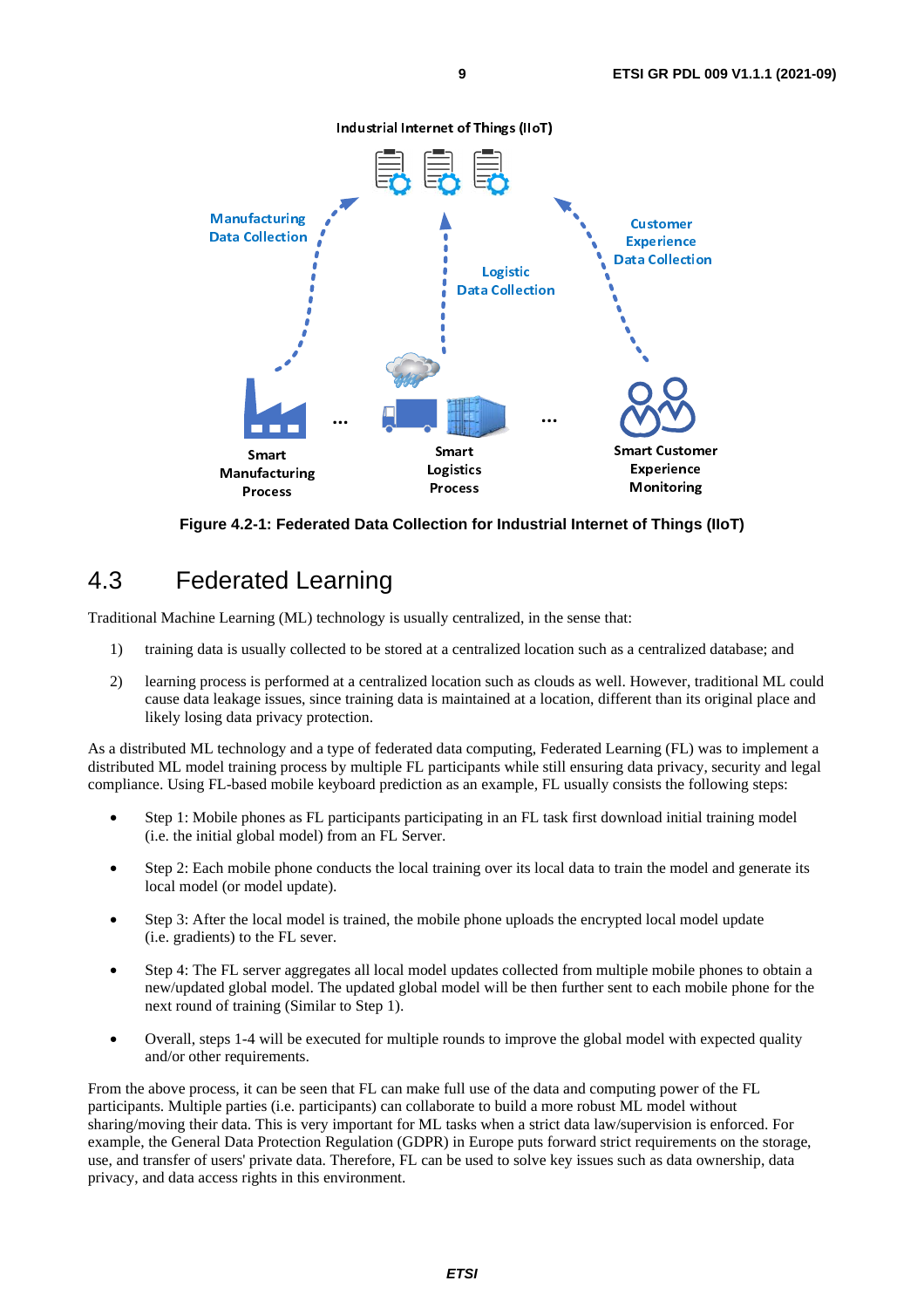<span id="page-9-0"></span>Consider a general use case of smart city and smart transportation as shown in Figure 4.3-1:

- In smart city applications, many cameras will be deployed on streets and generate continuous data or data streams. These urban camera data can be used to train an ML model for urban environmental monitoring and predicting. However, uploading all camera data to cloud could be cumbersome or unrealistic. Accordingly, FL is a more feasible and efficient method.
- Similarly, in smart transportation applications, there will be a large number of vehicles driving on the road, and each vehicle will generate massive real-time driving data. These data can be trained to generate many ML models (e.g. to predict which road sections or during which time periods vehicles are most likely to have poor driving behaviour/performance). However, these data are not only large in quantity, but also contain personal privacy information; as a result, it is unwise or inefficient to upload these data to a cloud for centralized processing/training as in traditional ML. FL can be applied in this use case such that a global ML model can be jointly trained by vehicles without uploading driving data from vehicles to cloud.



**Figure 4.3-1: Federated Learning in Smart City and Smart Transportation** 

### 4.4 Multi-Party Computation Use Case

Secure Multi-Party Computation (MPC) was originally introduced in [[i.2](#page-4-0)] in the form of "The Millionaire's Problem". Since then, many advances have been made in both MPC theories and practical MPC deployments [\[i.3](#page-4-0)], [\[i.4](#page-4-0)].

In a general setting of MPC, there are n parties. Each party *Pi* hosts its own input data *xi*. They want to jointly compute a function to get a result: *result*= $f(x1, x2, ..., xn)$  with the requirement that no party can know or deduce input data hosted by other parties. In other words, all parties only know the function and the computed result. Figure 4.4-1 shows such a general MPC structure as an example of MPC use cases, which consists of the following procedures:

- Step 1: Parties encrypt their input data.
- Step 2: Parties exchange their encrypted input data.
- Step 3: One (or multiple) party computes the function over received encrypted input data from other parties to generate a temporary result.
- Step 4: The temporary result is sent to other parties.
- Step 5: One (or multiple) party computes the function over the temporary result to generate the final result.
- Step 6: The final result is sent to other parties.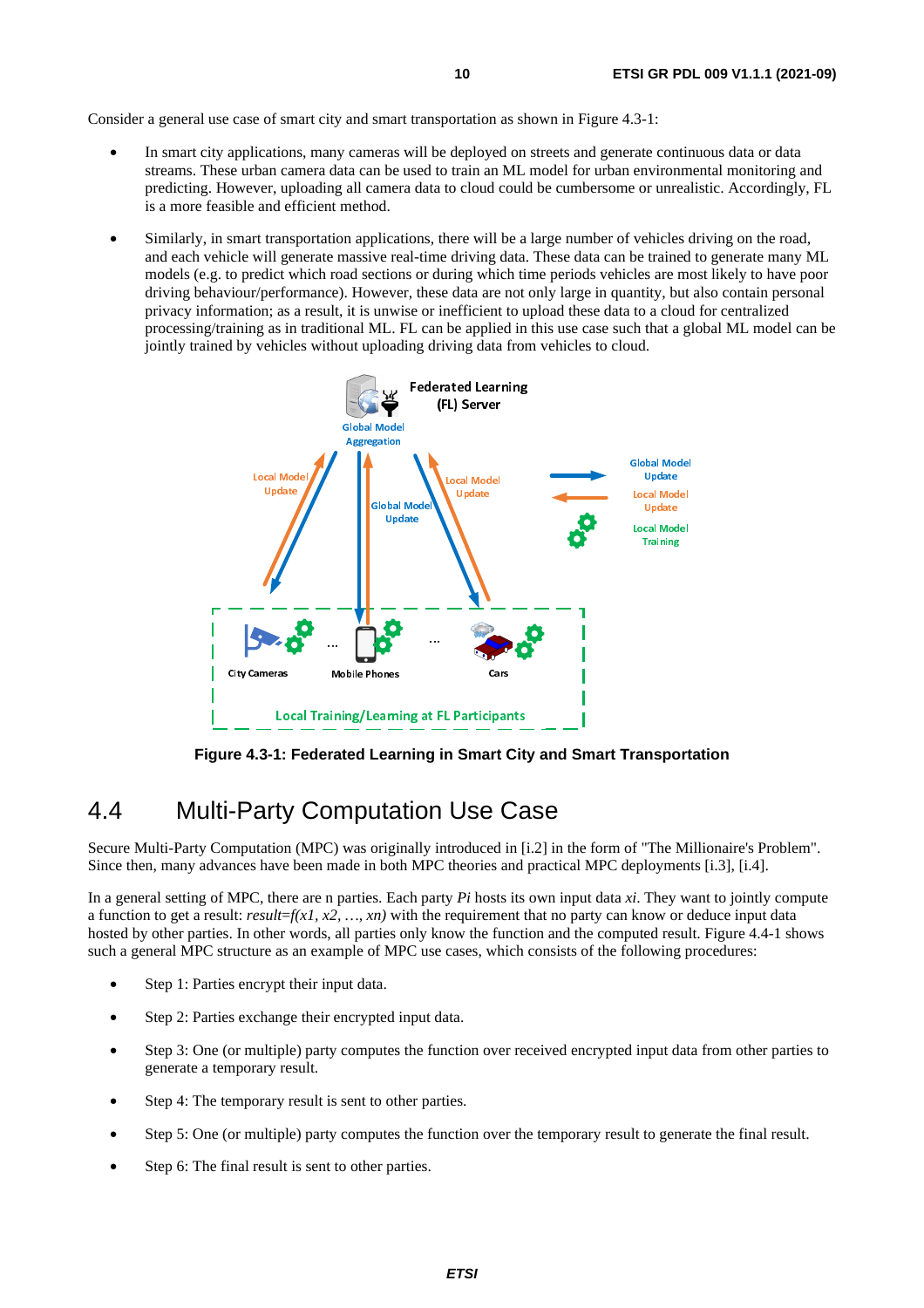<span id="page-10-0"></span>

**Figure 4.4-1: General Multi-Party Computation** 

# 4.5 Federated Data Discovery and Sharing

As a critical stage of federated data management pipeline, federated data discovery and sharing refers to the process, where data discovery cannot be solely served by a single organization, but served by multiple organizations. In other words, a federated data discovery request will trigger data lookup operations on data maintained locally by different organizations, and discovery results from each organization will be combined or aggregated as the final result for the federated data discovery request.

Figure 4.5-1 illustrates a federated data discovery scenario, where a user (e.g. a researcher) can discover data (e.g. genomic data) from multiple organizations (e.g. hospitals). In other words, the user's data discovery request will not be served by a single organization, but served by multiple, unnecessarily trusted, organizations [\[i.5](#page-4-0)], [[i.6](#page-4-0)]. This scenario consists of the following steps:

- Step 1: A user (e.g. a doctor or a researcher) issues an initial data discovery request to a Federated Data Discovery and Sharing Service ("FDDSS"), which is a logical function and has access to data maintained locally at different organizations. It is assumed that the user knows the address of FDDSS (e.g. through pre-configuration or provisioning).
- Step 2: FDDSS could simply forward the initial data discovery request to organizations (e.g. Organization-1, Organization-2 and Organization-3); alternatively, it could transform the initial data discovery request to multiple transformed data discovery requests and forward each transformed data discovery request to a different organization. Within this step, FDDSS could first authenticate and authorize if the user has the right to leverage the discovery service. Then, FDDSS could enforce certain access control rules limiting data discovery based on access criteria. As an example, access control rules could specify the list of data types or items that are not discoverable.
- Step 3: Each organization receives a separate data discovery request from FDDSS. The organization will authenticate and authorize the data discovery request, look up the data maintained locally against any discovery criteria contained in the data discovery request, and generate discovery result. If any data cannot be discovered (e.g. due to confidential or privacy considerations), the organization could reject the data discovery request and/or exclude such data from the discovery result.
- Step 4: FDDSS receives data discovery results from multiple organizations, aggregates these results, generates an aggregated result, and forwards the aggregated result to the user.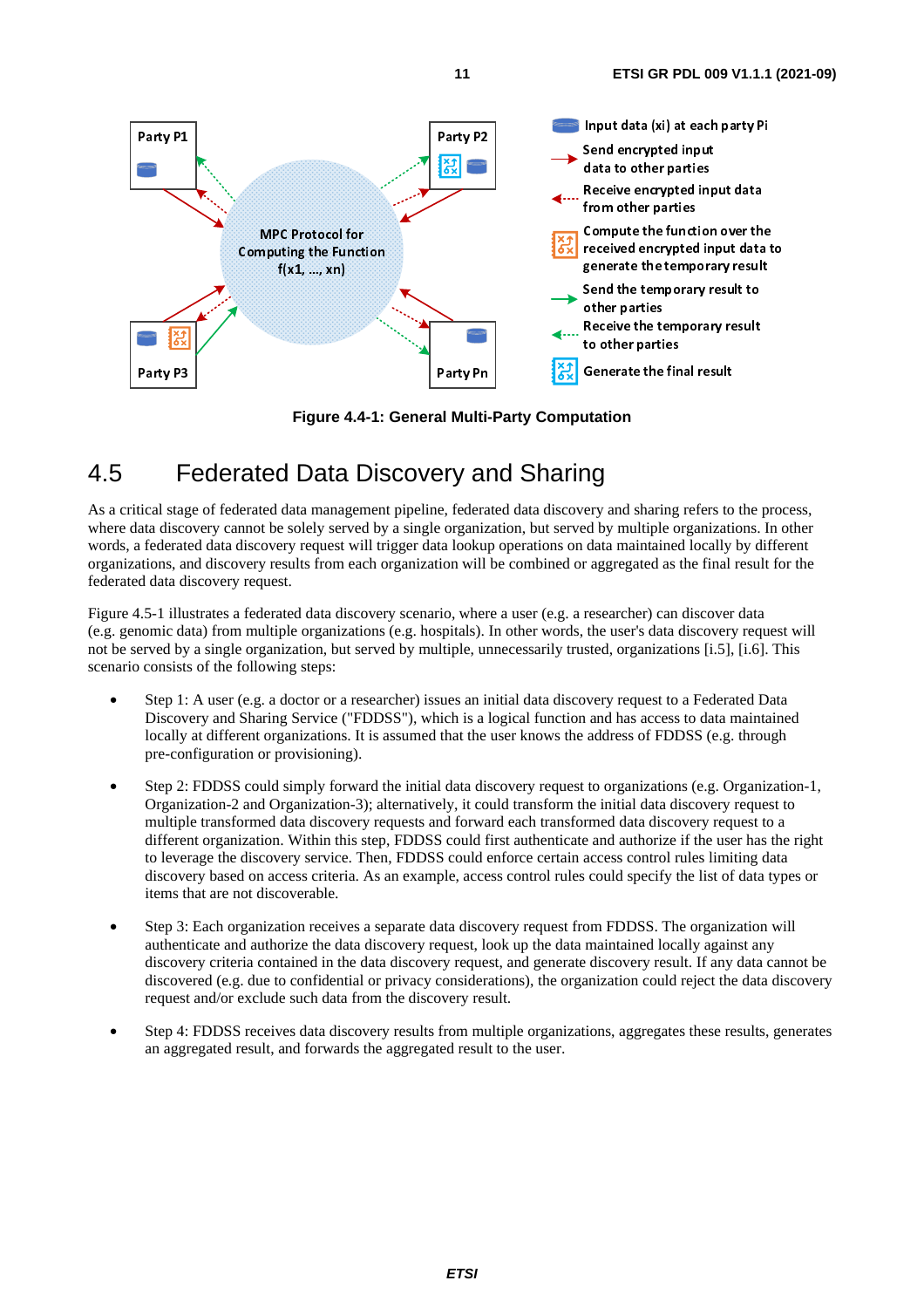<span id="page-11-0"></span>

**Figure 4.5-1: Federated Data Discovery** 

# 4.6 Possible Actors in FDM Systems

Dependent on the support applications (e.g. federated data collection, federated learning, federated data discovery and sharing), FDM systems could have various types of data and different kinds of actors such as data source, data host, data consumer, etc.:

- Data Source: The entity such as end devices that generates original data.
- Data Host: The entity that stores and hosts the data. A Data Source could send the original data to a Data Host; if the Data Source maintains the original data locally, it acts as the Data Host as well.
- Data Consumer: The entity that requests to access the data. A Data Consumer requests data from a Data Host and/or a Data Source.

| <b>Actors</b>                    |                      | <b>Data Source</b>               | Data Host                            | <b>Data Consumer</b>       |
|----------------------------------|----------------------|----------------------------------|--------------------------------------|----------------------------|
| <b>Federated Data Collection</b> |                      | Entities (e.g. devices) that     | Entities (e.g. servers) that         | Entities (e.g. users)      |
|                                  |                      | generate data                    | collect data                         | lthat use data             |
|                                  | <b>Training Data</b> | FL participants (or other        | <b>FL Participants</b>               | <b>FL Participants</b>     |
|                                  |                      | entities that send training data |                                      |                            |
| Federated                        |                      | to FL participants)              |                                      |                            |
| Learning                         | <b>Local Model</b>   | <b>FL Participants</b>           | <b>FL Server and FL Participants</b> | <b>FL Server</b>           |
|                                  | <b>Global Model</b>  | <b>FL Server</b>                 | <b>FL Server and FL Participants</b> | <b>FL Participants and</b> |
|                                  |                      |                                  |                                      | <b>Users</b>               |
| <b>Multi-Party Computation</b>   |                      | <b>MPC Parties</b>               | <b>MPC Parties</b>                   | <b>IMPC Parties</b>        |
| (MPC)                            |                      |                                  |                                      |                            |
| <b>Federated Data Discovery</b>  |                      | Domain entities of an            | Organizations that maintain          | Users issuing data         |
| and Sharing                      |                      | organization that generates      | data locally                         | discovery and              |
|                                  |                      | ldata                            |                                      | sharing requests           |

#### **Table 4.6-1: Possible Actors in FDM Systems**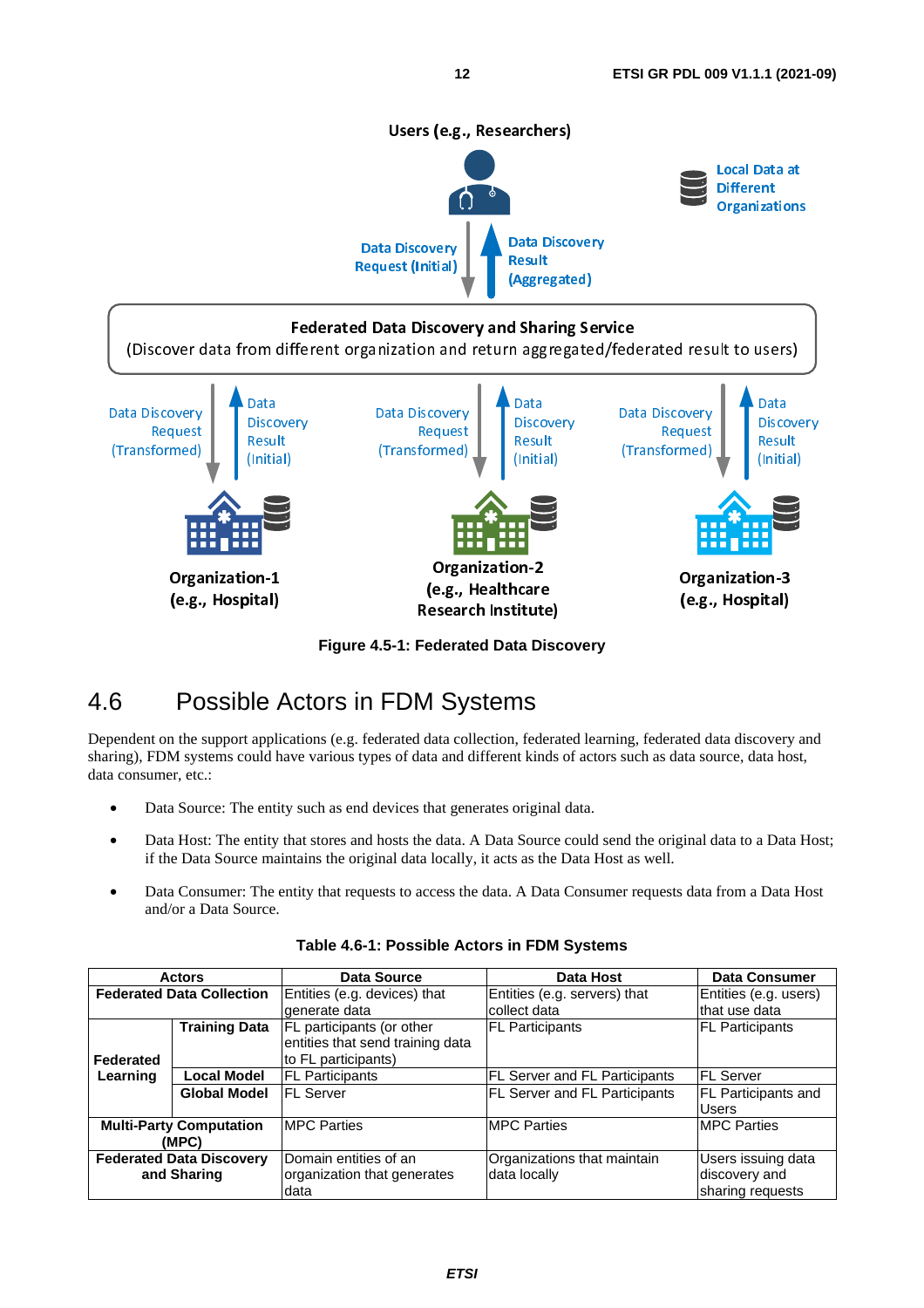# <span id="page-12-0"></span>5 Key Issues

### 5.1 Introduction

This clause describes some key issues, which are related to federated data management use cases as discussed in the clause 4 and can be potentially solved by leveraging PDL technologies.

# 5.2 Key Issues with Federated Data Collection

### 5.2.1 Overall Issues with Federated Data Collection

As illustrated in Figure 4.2-1, federated data collection is essentially a distributed system and involves multi-party collaboration, which leads to the following issues:

- The first issue is related to trust. These multiple parties or multiple organizations involved in federated data collection need to build a certain level of trust in order to jointly collect data in a trustworthy manner.
- The second issue is how to guarantee the integrity of the data collected by multiple organizations. For example, in the IIoT use case, logistics data as collected from a shipping truck will probably not be tampered.
- The third issue is how to incentivize multiple organizations to participate federated data collection. For example, customer experience data in the IIoT use case can be very useful for enhancing the manufacturing process. A proper incentive mechanism is needed to encourage customers to contribute their experience data.
- The fourth issue is related to network security. For example, the IIoT use case relies on distributed IoT networks to enable federated data collection. To secure distributed IoT network is crucial.

The above issues could be solved by leveraging PDL technologies. For example, PDL technologies can be used to form a unified ledger infrastructure, which allows various companies, various equipment manufacturers and various logistic companies to achieve more trustful collaboration relationships, which will ultimately ensure the credibility, accountability and transparency of federated data collection in the IIoT use case, and in turn improve the efficiency and reliability of next-generation smart manufacturing. More detailed solutions for PDL-enabled federated data collection will be developed in clauses 6 and 7. In clause 5.2.2, a few specific key issues are elaborated.

### 5.2.2 How to efficiently and concurrently collect data and store data collection records in PDL?

As described in federate data collection use cases, IIoT data will be transmitted and collected from various IIoT devices (e.g. factory devices, shipping vehicles) to data collection service in the cloud. This is usually done without using or interacting with PDL system. In other words, many applications currently use regular communications (i.e. off-chain communications without leveraging PDL) for normal data transmission and collection, and only leverage distributed ledgers for recording selected data collection histories (i.e. on-chain communications using PDL). This approach has two problems:

- it involves two separate processes (i.e. off-chain and on-chain communications) and is inefficient in terms of overall overhead. However, in some cases, it could be more desired to leverage PDL to support both on-chain and off-chain communication; and
- applications need to directly deal with PDL, which might not be affordable especially when applications are hosted on resource-constrained IIoT devices. As a result, new functionalities such as intermediary entities can be designed to help applications to interact with the designated PDL on behalf of applications; such intermediary entities are logical entities, which could be co-located with servers, gateways, and/or other type of network nodes.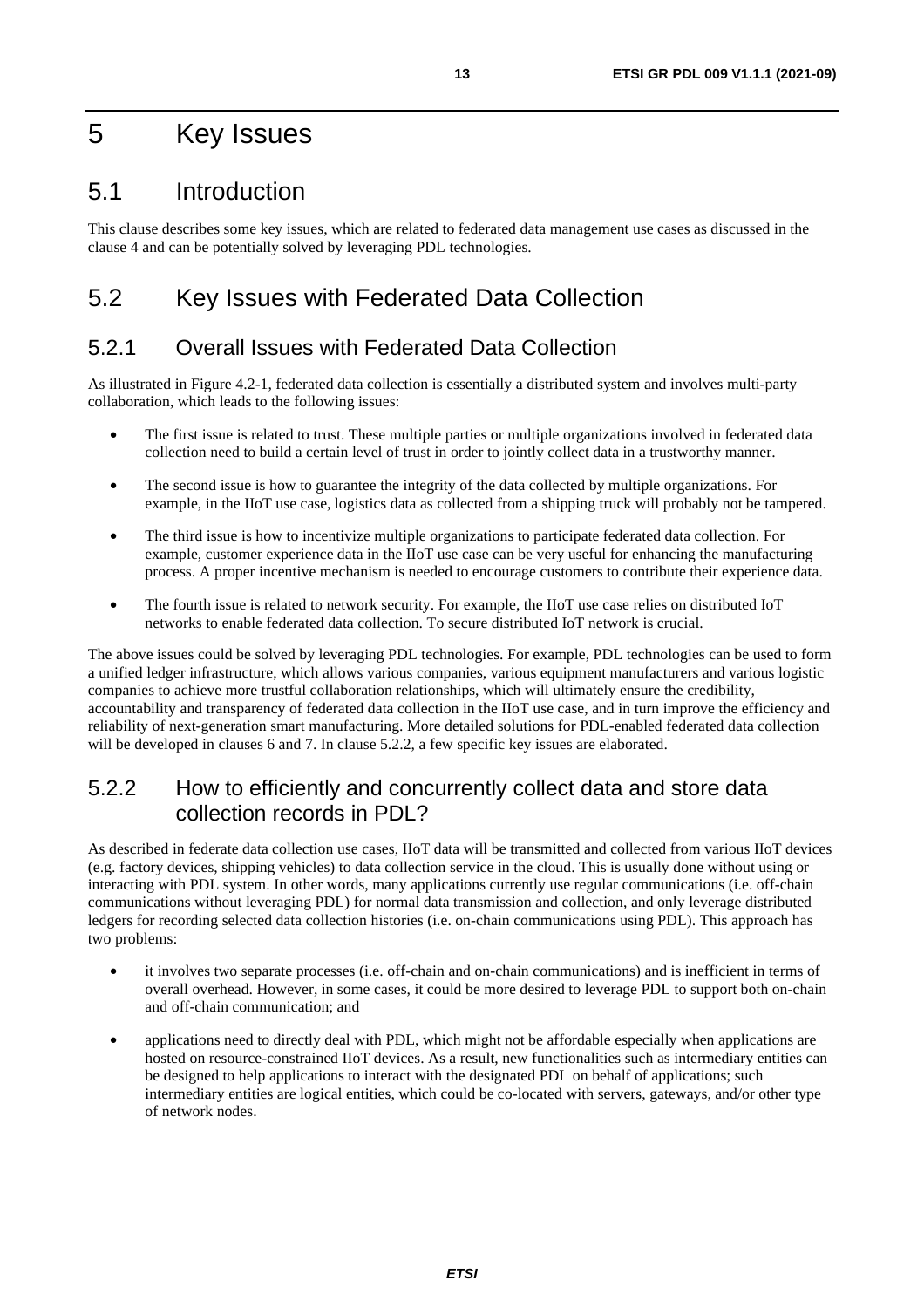<span id="page-13-0"></span>When considering leveraging PDL systems to transmit/convey and record original application messages (or data) simultaneously, a few issues need to be considered to improve the efficiency of such concurrent data transmission and recording:

- For example, when a sender application sends an application message to a receiver application through a selected PDL chain, the selected PDL chain needs to be able to route the application message through appropriate PDL nodes and eventually arriving at the receiver application. Given the massive number of applications (e.g. hosted by IIoT devices), it is inefficient and impractical to let PDL nodes to identify application messages and their routing for these applications. In addition, an application could continuously send many application messages through a PDL chain, while another application could only send sporadic application messages through the PDL chain; different approaches will probably be designed for such applications, which have different message generation and transmission needs.
- Another consideration is how to enable that these applications can flexibly and efficiently use various PDL chains. An application could need to use different type of PDL chains but do not have adequate capability to discover any available PDL chains and maintain their information. Plus, an application could even not directly interact with any PDL nodes in order to reduce its complexity.
- In addition, how to efficiently transform and adapt application messages to the format of PDL transactions needs to be considered for several reasons:
	- 1) it could be required that the application message content cannot be seen by all other entities but entities involved in the same application;
	- 2) the message content also will probably be transparent to PDL nodes, but PDL nodes need to know some metadata (e.g. which messages are from which applications so that messages from different applications could be handled by PDL nodes differently based on their needs); and
	- 3) the size of a single application message could be too small and to contain it in a PDL transaction could cause high overhead.

### 5.3 Key Issues with Federated Learning

### 5.3.1 Overall Issues with Federated Learning

In smart city and smart transportation use case as illustrated in Figure 4.3-1, FL is used to learn AI models from distributed camera data, mobile phone data and vehicle data. Although the use of FL does not need to move local data away from FL participants (e.g. cameras, mobile phones, vehicles), traditional FL still introduces a few issues:

- First, many FL participants are not from the same organization and do not trust each other, which makes effective collaboration and coordination between them difficult especially in a fully distributed scenario.
- Second, a FL participant could have useless and even malicious local data, which cannot help training a good local model.
- Third, a FL participant could inject a bad local model, which will impact the aggregated global model. The integrity of local model and global mode also needs to be guaranteed and accountable.
- Fourth, a sufficient number of FL participants are required to guarantee the quality of the global model. The issue to how to incentivize FL participants with good local data to participate FL.
- Fifth, local models generated in each FL round could provide insights on the whole FL and enable explainable AI. But it relies on how the integrity and accountability of local models can be guaranteed.
- Last but not the least, the FL aggregation server is still a single-point-of-failure. If the FL aggregation server fails, the global model will never be appropriately generated.

PDL technologies help to solve and/or mitigate the above issues. For example, local models can be stored in the ledger for future traceability and explanation purposes. Also, smart contracts can be leveraged to encourage FL participants to actively cooperate and contribute their local data and learning capabilities. More detailed solutions for PDL-enabled federated learning will be developed in clauses 6 and 7. In clause 5.3.2, a few specific key issues are elaborated.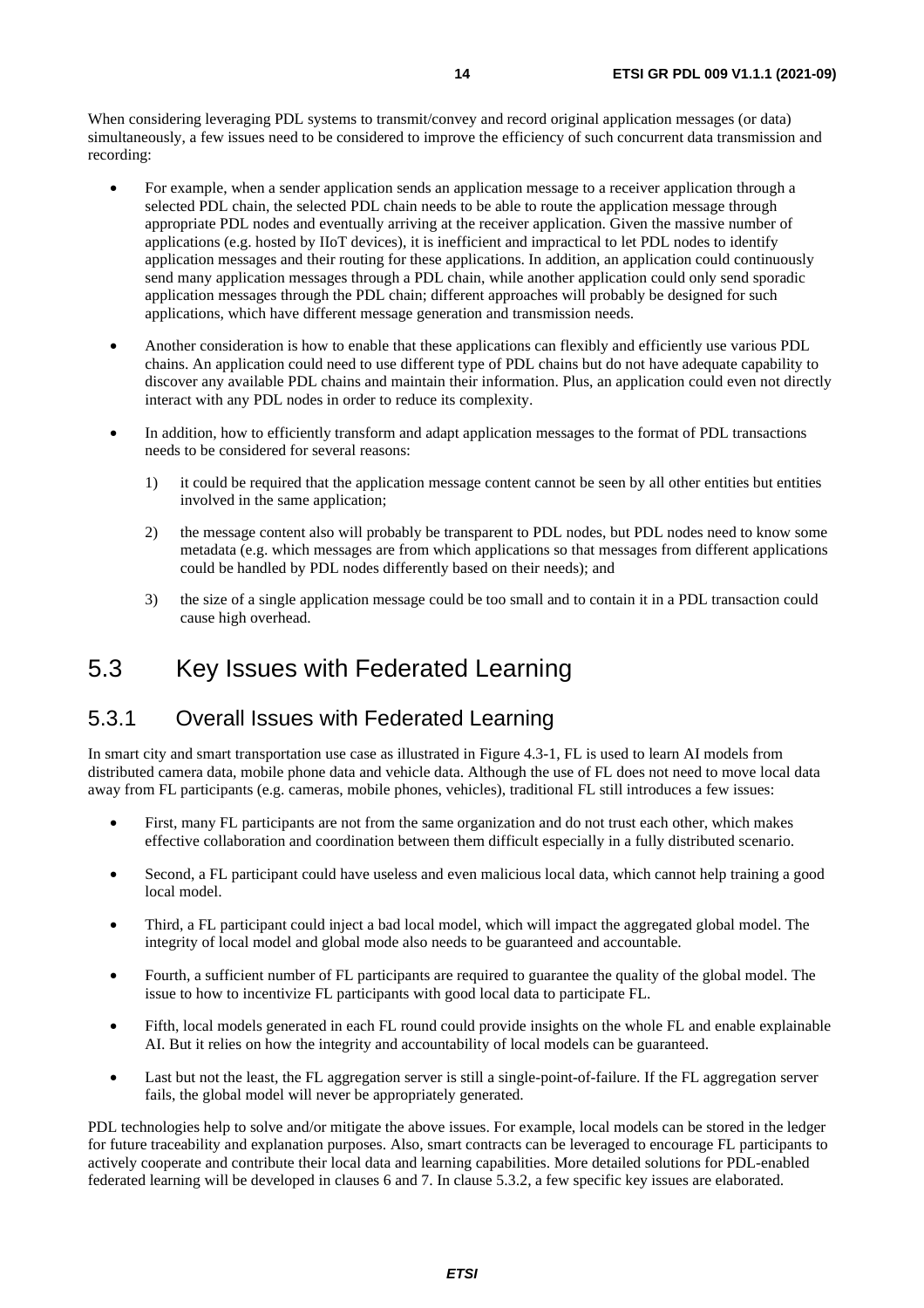### <span id="page-14-0"></span>5.3.2 How to efficiently store FL-related data in PDL?

In reality, various FL tasks can be initiated and multiple FL participants in a given FL task could not be affiliated with the same organization. In other words, those FL participants could not trust or know each other, and they could join a specific FL task randomly. Those FL participants usually do not have formal business collaboration relationships with the FL task initiator and therefore the FL participants do not have obligations for contributing themselves to an FL training process. Given that, all the data related to FL training can be recorded using PDL since it can enable the traceability and accountability of the FL training process among those untrusted FL participants. For instance, when certain FL participants are malicious nodes and uploaded many bad local model updates, the FL records in the PDL can be used to identify those malicious behaviours.

In the meantime, massive data such as training data and FL models can be generated by the FL participants and the FL server during the whole FL training process:

- For example, during the FL training process, local model updates are produced by FL participants. Once the FL training process is completed, the final global model is generated by the FL server.
- Other types of data could include training progress and performance-related data/statistics (e.g. how long did an FL participant take for completing a local training during each training round? how much computing resources were allocated for the local training?).

All types of these data can be recorded in PDL chains in order to support accountability and traceability (e.g. to support rollback operations if an FL training process needs to be restarted from a certain point in order to eliminate a bad effect made by a malicious FL participant). As such, how to effectively store them in PDL remains a major design challenge, for example, based on the following design considerations:

- The type of FL-related data to be stored to PDL systems will probably be determined, for instance, based on the availability and capability of PDL systems. For a specific FL training process, it might be determined that only the final global model and/or the list of FL participants will be stored to a PDL chain to reduce overhead to PDL system.
- FL participants will probably be appropriately instructed or notified of the type of FL-related data that they need to store to PDL chains. Note that the entity that creates/initiates a specific FL training process could now know or trust involved FL participants. Note that the size of FL models (either local models or the global model) could be in tens of megabytes and even larger. An FL model could be stored with a full version or with smaller tailored versions. As such, a critical issue is how to prepare the FL model in an appropriate version based on PDL capabilities and/or constraints before storing it onto a designated PDL chain.
- An intermediary service or function can be designed to help the interaction between the FL entities and PDL systems. Otherwise, all the FL tasks/applications have to implement their own solutions for interacting with each PDL system, which increases additional development complexity and burden for FL application developers.

# 5.4 Key Issues with Federated Data Discovery and Sharing

As illustrated in Figure 4.5-1, multiple organizations and distributed data are involved in FDDSS, which leads to the following issues:

- The first issue is related to trust. A user from an organization X could issue a discovery request to a different organization Y. In the meantime, organization X could provide access to its data (including the data obtained from organization Y) to other organizations (e.g. organization Z), practically giving organization Z the access to organization Y's information. Therefore, it is critical to have a mechanism to enable and build mutual trust among these untrusted organizations.
- The second issue is how to incentivize multiple organizations to make their data discoverable and sharable to other organizations. An organization providing data could be rewarded or could collect credits, while other organizations discovering/utilizing the data could make contributions or pay credits for the data they consume.
- The third issue is guaranteeing the quality of the discovered data. Each organization could maintain and provide the same type of data or similar type of data with different quality (e.g. date can be presented in year only or in year-month-day format for higher accuracy). This can be resolved by using a tool to identify data with appropriate quality satisfying the user's discovery criteria.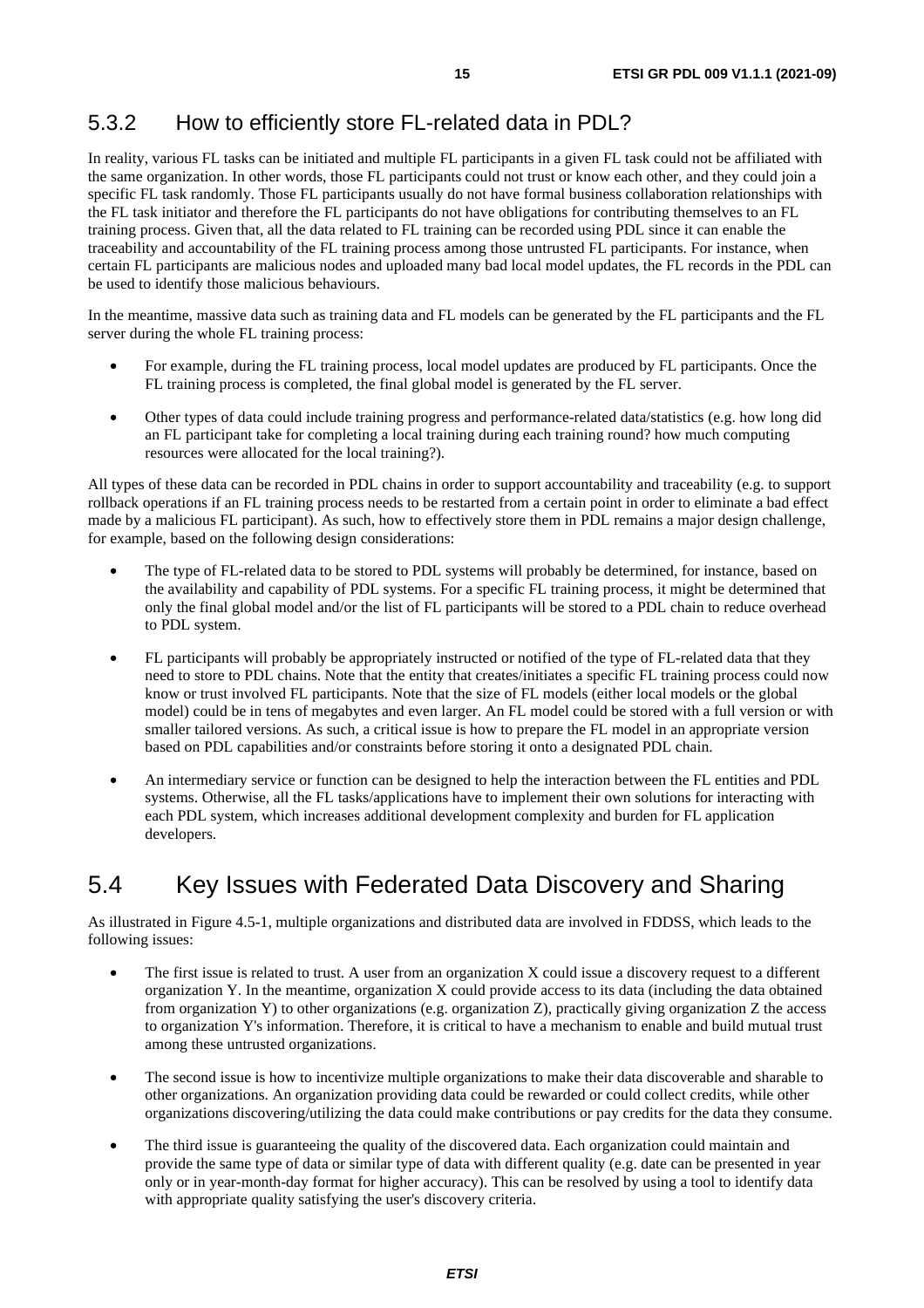<span id="page-15-0"></span>The fourth issue is related to privacy and access control. For example, the data maintained locally by an organization could only be discoverable by certain users/organizations. In another example, an organization could need to hide data source information although it is willing to make the data discoverable.

PDL technologies can be leveraged to solve or mitigate these issues. For example, any data discovery and sharing record could be recorded in PDL permanently; as such, trust relationship among all participating organizations can be automatically established. In addition, smart contracts can be used to enable incentivized interactions between organizations providing data and organizations discovering data. Furthermore, PDL governance could manage access control of federated data discovery and sharing. More detailed solutions for PDL-enabled federated data discovery and sharing will be developed in clauses 6 and 7.

# 6 Architecture for PDL-based Federated Data Management

### 6.1 Introduction

This clause describes PDL-based Federated Data Management architecture including primary functional components. According to key issues as described in clause 5, the following requirements could be considered for designing the architecture for PDL-based federated data management:

- PDL can be leveraged to build trust relationships among untrusted participants/parties/organizations involved in federated data management.
- Smart contracts can be leveraged as an effective mechanism to incentivize participants/parties/organizations to participate in federated data management and to enable autonomous interactions among them.
- PDL can be leveraged not only for recording data, but also a mechanism to propagate/transmit data among participants/parties/organizations involved in federated data management.

# 6.2 Architecture

In the context of PDL-based Federated Data Management (FDM), there are two separate systems, namely PDL system and FDM applications. To leverage PDL to solve key issues as described in previous clause and eventually enable PDL-based FDM, these two systems need to interact and interwork with each other.

Figure 6.2-1 illustrates a general proxy-based solution to interwork FDM system and PDL system, where FDM-PDL Proxy (FPP) is included as a logical entity to connect both systems. Via FPP, FDM applications (e.g. federated data collection, federated learning, federated data discovery and sharing), which could be a data source or a data consumer, can access PDL systems, for instance, to store FDM-related data (e.g. operation records) to a PDL chain. FPP can provide the following functions:

- find appropriate PDL chains from PDL system for an FDM application based on its requirements;
- interact with PDL system on behalf of an FDM application;
- buffer and send requests (e.g. to create a transaction) from an FDM application to PDL system;
- buffer and forward notifications and/or responses from PDL system to an FDM application; and
- knows how to talk to FDM applications and how to talk to PDL systems (e.g. ledgers); and
- FPP is a logical entity, which can be deployed as a service function or as a part of PDL system in a distributed manner. For example, if FPP needs to implement PDL-related governance and intelligence, it can be implemented as a distributed function within PDL systems.

FPP can provide the following benefits:

• alleviate overheads at both FDM and PDL; and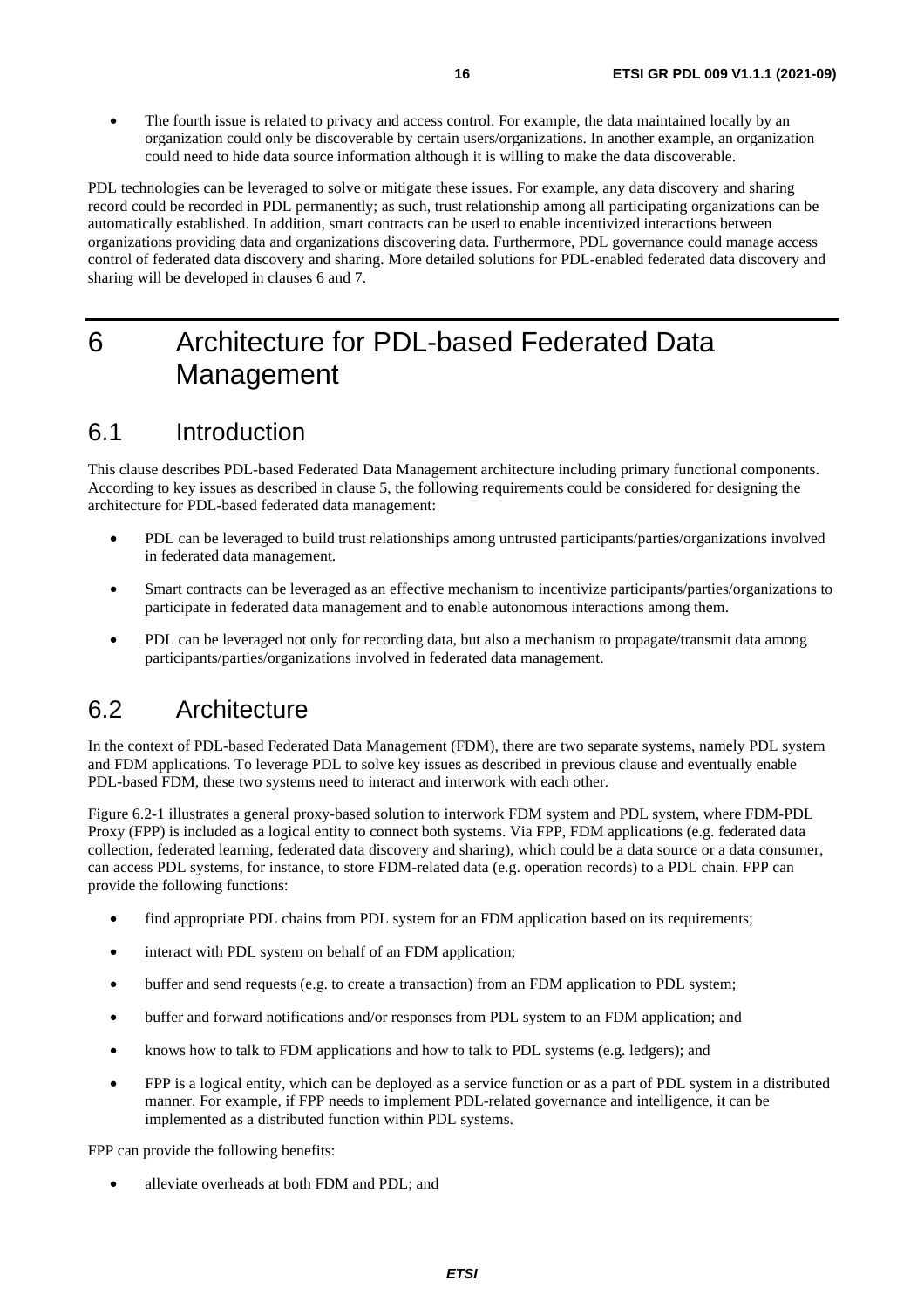• provide data access control and security between FDM and PDL.



**Figure 6.2-1: PDL-based Federated Data Management via an FDM-PDL Proxy** 

There could be multiple FPPs between FDM system and PDL system. As an example, Figure 6.2-2 shows an extended solution, where FDM Entity-1 and FDM Entity-2 interact with PDL system through multiple and different FPP (i.e. via FPP-1 and FPP-2, respectively). The following scenarios and operations can be supported via FPP-1 and FPP-2.

**Scenario 1:** FDM Entity-1 (e.g. an FL participant) needs to record an FDM message (e.g. a local model update) to PDL system. After it is done, FDM-Entity-2 (e.g. the FL server) expects to receive a notification from PDL system:

- FDM Entity-1 creates an FDM message MSG1 and sends it to FPP-1.
- FPP-1 transforms the FDM message MSG1 to a PDL transaction TXN1. FPP-1 sends the PDL transaction TXN1 to PDL system.
- The PDL transaction TXN1 will be propagated through the PDL system, so that all PDL nodes will receive it and eventually the PDL transaction TXN1 will be included and stored in the ledger.
- After the PDL transaction TXN1 is stored in the ledger, PDL system could send a notification to FPP-2 to indicate the successful inclusion of TXN1; FPP-2 could forward the notification to FDM Entity-2.

**Scenario 2:** FDM Entity-1 (e.g. an IIoT device) leverages PDL system to transmit an FDM message (e.g. IIoT sensory reading) to FDM Entity-2 (e.g. IIoT data collection server), while storing this transmission record to ledgers:

- FDM Entity-1 creates an FDM message MSG1 and sends it to FPP-1.
- FPP-1 transforms the FDM message MSG1 to a PDL transaction TXN1. FPP-1 sends the PDL transaction TXN1 to PDL system.
- The PDL transaction TXN1 will be propagated through the PDL system, so that all PDL nodes will receive it.
- A PDL node forwards the PDL transaction TXN1 to FPP-2 and stores a record of this event to ledgers.
- FPP-2 receives the PDL transaction TXN1 and recovers the contained message MSG1.
- FPP-2 forwards the message MSG1 to FDM Entity-2.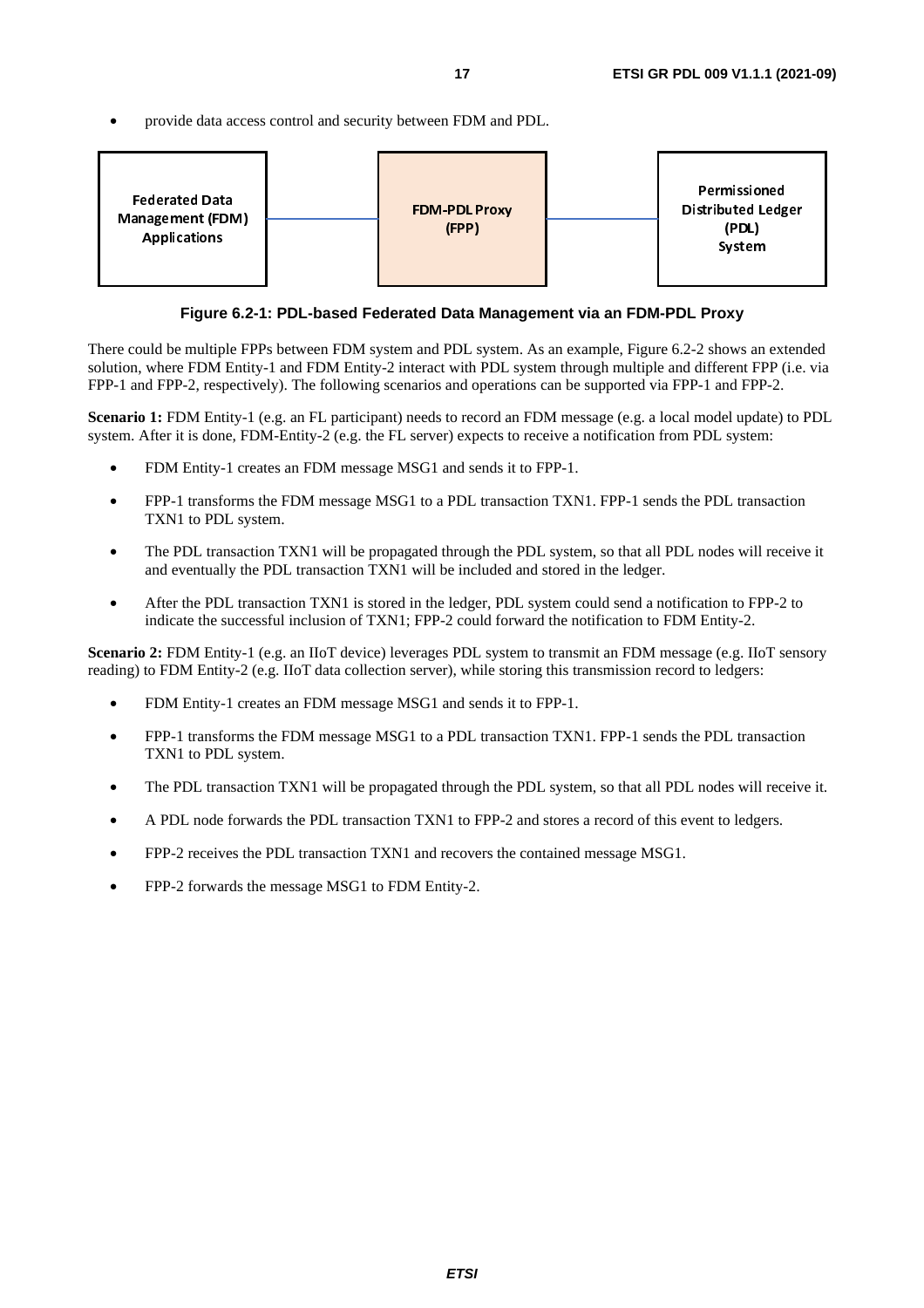<span id="page-17-0"></span>

**Figure 6.2-2: PDL-based Federated Data Management with Multiple FDM-PDL Proxies** 

# 7 Key Solutions

# 7.1 Solutions for PDL-based Federated Learning

To solve PDL-based federated learning issues as described in clause 5.3, FL entities (i.e. FL task initiators, FL participants and FL servers) generally need to interact with PDL systems, for example, to store FL-related data onto PDL chains. To make this process more efficient and alleviate extra burden to FL entities, a logical entity, referred to as Ledger Storage Service (LSS), is proposed as a part of FDM-PDL Proxy (FPP). In fact, LSS is a value-added service to assist FL entities in leveraging PDL with minimum effort.

Basically, an FL entity acting as a LSS client just needs to specify high-layer requirements to LSS regarding how an FL task intends to leverage PDL systems such as:

- 1) what kinds of information will be stored onto PDL chains; and
- 2) whether the full version and/or tailored versions of FL model updates will probably be stored onto PDL chains.

Once those high-level requirements are conveyed to LSS, LSS needs to handle all the low-layer details in order to interact with PDL systems such as:

- 1) to decide which data is to be stored in which specific PDL chain; and
- 2) to determine whether a new PDL chain needs to be created. In other words, the application developers of FL applications need to focus on their business logic and all the interactions with PDL systems will be offloaded to and assisted by LSS.

In addition, LSS needs to figure out which FL participants are involved, and then contact each of FL participants on behalf of LSS clients, in order to convey corresponding instructions to those FL participants (e.g. what information needs to be put inside a PDL transaction, in what PDL transaction format, and stored in which specific PDL chain, etc.).

Also, LSS needs to make sure those FL participants have the appropriate privileges to manipulate the desired PDL chain (e.g. adding new blocks to a specific PDL chain). Accordingly, FL participants only need minimum effort to leverage PDL. In addition, in the case where a tailored version of FL model needs to be produced and stored in PDL, LSS needs to advise FL participants about what type of desired tailored operations will probably be conducted by the FL participants or if the tailoring operation needs to be done by LSS on behalf of FL participants.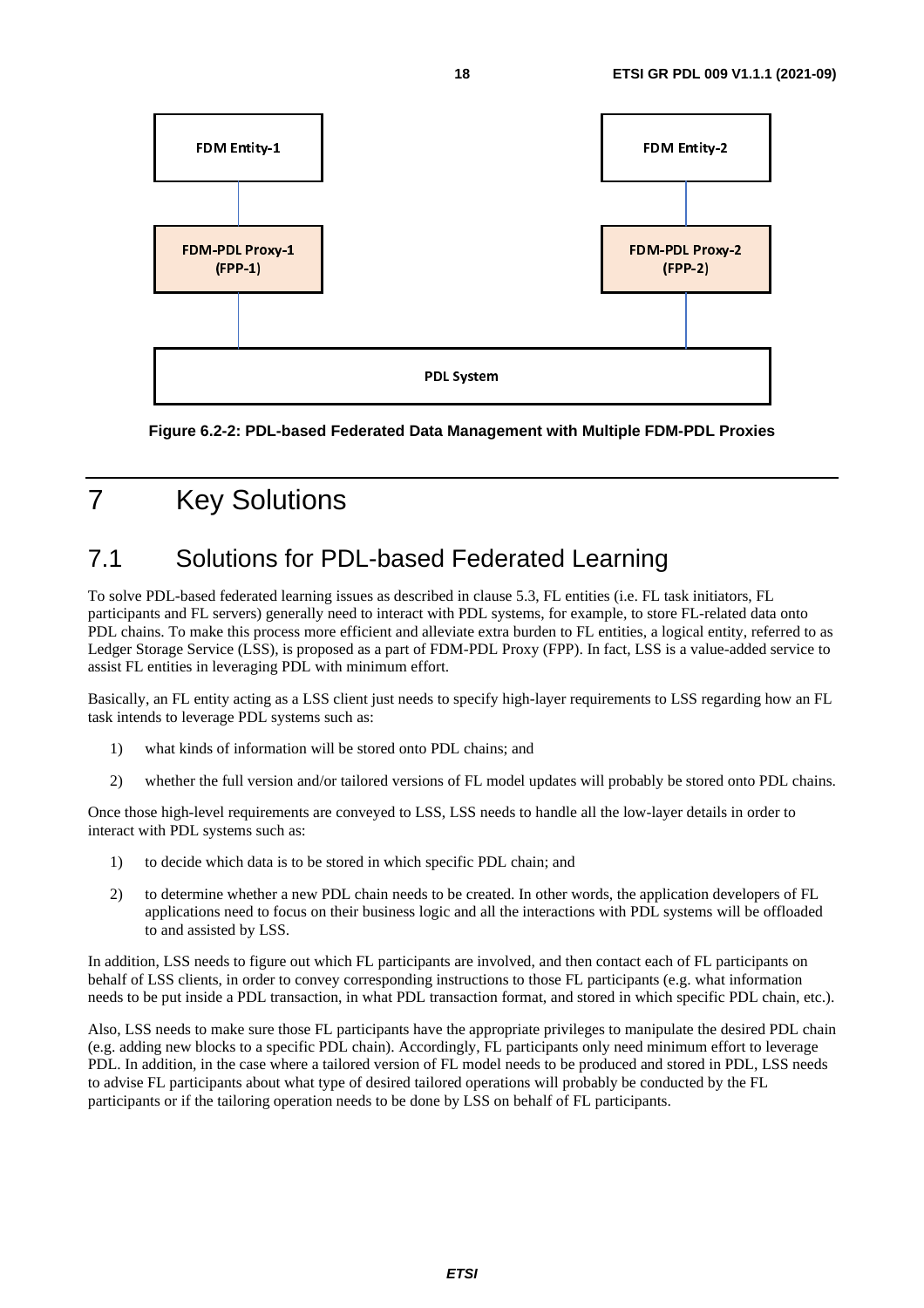

**Figure 7.1-1: Procedure of PDL-based Federated Learning**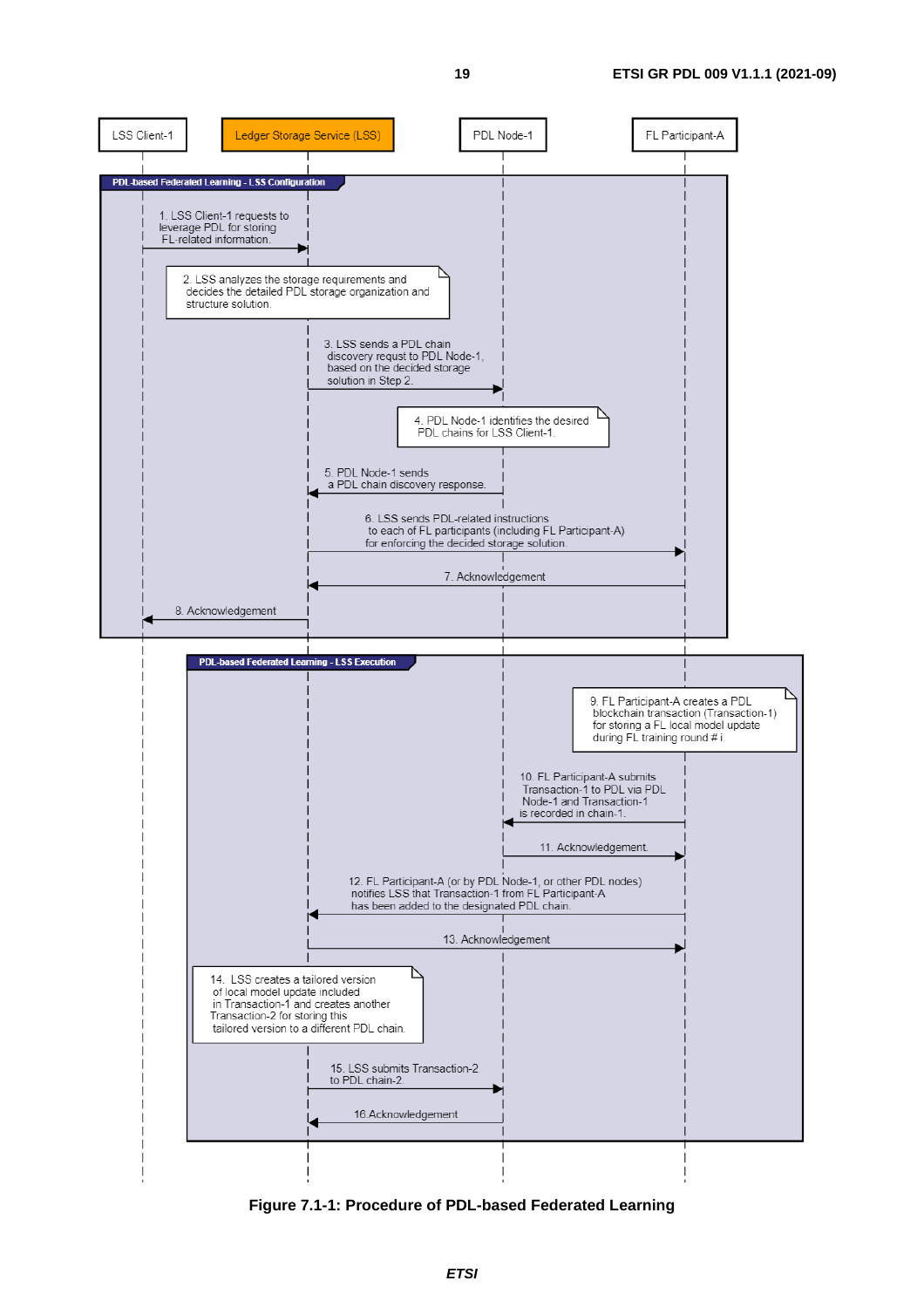A detailed procedure for leveraging LSS to enable PDL-based federated learning is illustrated in Figure 7.1-1, which has the following steps:

**Precondition:** LSS Client-1 such as the FL task initiator of FL Task-1 has the management privilege for a specific FL Task-1. There is a PDL system in which PDL Node-1 is one of the PDL nodes such that LSS and/or FL participants can interact with PDL Node-1 for conducting PDL-related operations. In addition, there are multiple FL participants (e.g. FL Participant-A) involved in FL Task-1, and FL Participant-A is just one of them.

**Step 1:** LSS Client-1 sends a request to LSS to store certain information about FL Task-1 onto PDL chains. In this request, LSS Client-1 could specify its storage requirements regarding what kinds of information about FL Task-1 will probably be stored in PDL and other high-level storage needs. For example, the parameters carried in this request could include:

- 1) the identifier of FL Task-1;
- 2) the list of involved FL participants;
- 3) the type of FL-related information (e.g. local/global model update) to be stored onto PDL chains;
- 4) whether the full version or tailored version of FL models need to be stored onto PDL chains; and
- 5) the frequency or rate to store FL-related information to PDL chains.

**Step 2:** LSS verifies whether FL Task-1 is a valid FL task and make sure LSS Client-1 has the corresponding privileges for managing FL Task-1. LSS then analyses the storage requirements received in Step 1; it decides the detailed PDL storage organization and structure solution. As an example, a PDL storage organization and structure solution for FL Task-1 could specify the following details:

- One PDL chain is needed for storing a full version of the global model updates during each FL training round.
- One PDL chain is needed for storing a tailored version of global model updates during each FL training round.
- One PDL chain is needed for storing the full version of local model updates. However, a given FL participant only needs to store a full version of the local model update for every 5 training rounds.
- One PDL chain is needed for storing the tailored version of local model updates. A given FL participant can store a tailored version of the local model update for every FL training round.

**Step 3:** LSS sends a PDL chain discovery request to PDL Node-1 based on the decision in Step 2. In addition, LSS collects other useful information from PDL system (e.g. the involved FL participants of FL Task-1 if such information is available in the PDL system). LSS also conveys certain information or configurations to the PDL nodes such that the involved FL participants have the access privileges to operate desired PDL chains.

**Step 4:** PDL Node-1 identifies the desired PDL chains and conducts the needed configurations as requested by LSS.

**Step 5:** PDL Node-1 sends an acknowledgement, along with the identified PDL chains (e.g. chain\_ID).

**Step 6:** LSS sends PDL-related instructions to each of FL participants (e.g. the FL Participant-A) for enforcing the decided storage solution. A PDL-related instruction could include:

- 1) PDL node access information such as node address;
- 2) PDL transaction format or template;
- 3) the speed of transactions that FL Participant-A can generate and send to the desired PDL chain; and
- 4) the type of FL-information that FL Participant-A contains in PDL transaction.

**Step 7:** FL participants (e.g. the FL Participant-A) sends an acknowledgement to LSS.

**Step 8:** LSS sends an acknowledgement to LSS Client-1, indicating that FL Task-1 is now ready for storing data in PDL system.

**Step 9:** FL Participant-A generates a local model update for the current FL training round #*i*. Based on the configuration, FL Participant-A knows that the full version of the local model update will be stored in PDL chain-1.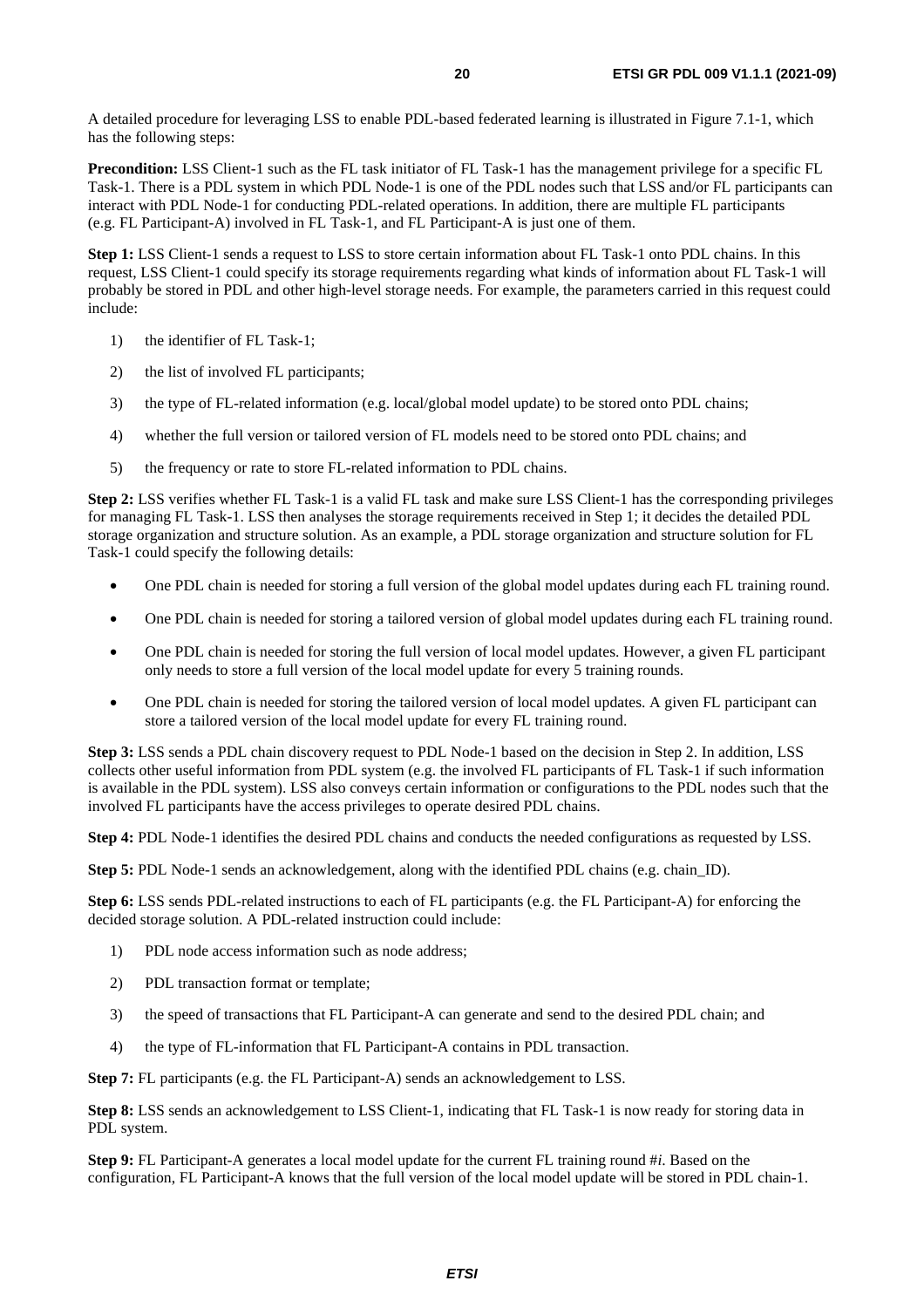<span id="page-20-0"></span>Accordingly, it creates a PDL transaction (e.g. Transaction-1) for storing a full version of this local model update based on the transaction format of PDL chain-1.

**Step 10:** FL Participant-A submits Transaction-1 to PDL chain-1 via PDL Node-1. Accordingly, after a certain consensus process, Transaction-1 is recorded in PDL chain-1.

**Step 11:** PDL Node-1 sends an acknowledgement once Transaction-1 is recorded in PDL chain-1.

**Step 12:** FL Participant-A (or other entities, e.g. the PDL nodes) notifies LSS that a new local model update generated by FL Participant-A is available.

**Step 13: PDL Node-1 sends an acknowledgement for the notification.** 

**Step 14:** LSS obtains the new local model update. According to the configuration, LSS knows that it needs to conduct a model tailoring operation. Accordingly, LSS creates a tailored version of the local model update included in Transaction-1, which will be stored in PDL chain-2 by creating another PDL transaction (e.g. Transaction-2).

**Step 15:** LSS submits Transaction-2 to PDL chain-2. As a result, Transaction-2 will be recorded in PDL chain-2 after a consensus process.

**Step 16:** PDL Node-1 sends an acknowledgement to LSS once Transaction-2 is recorded in PDL chain-2.

# 7.2 Solutions for PDL-based Federated Data Collection



**Figure 7.2-1: Procedure of PDL-based Federated Data Collection**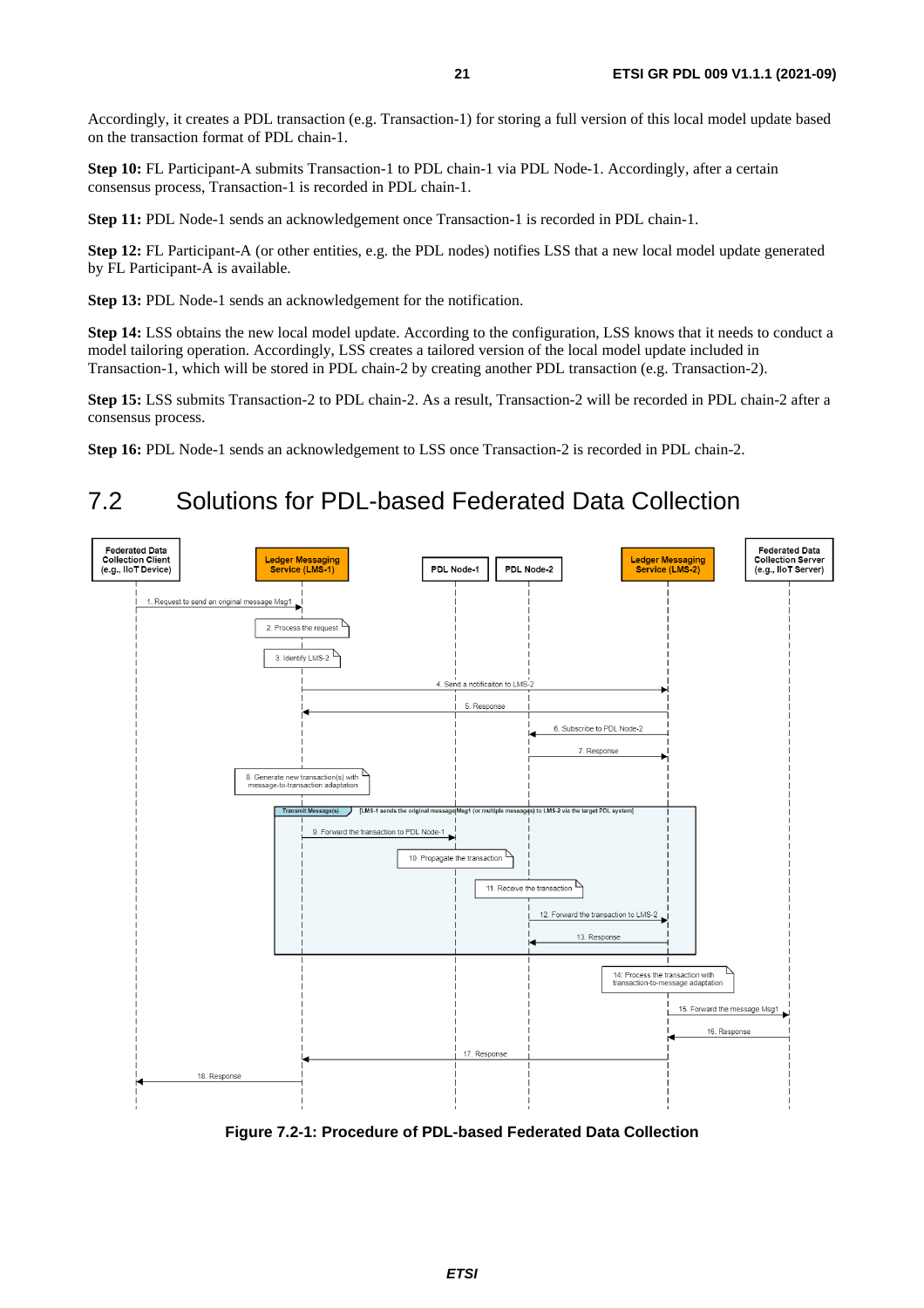A detailed procedure for leveraging Ledger Messaging Service (LMS) to enable PDL-based federated data collection is illustrated in Figure 7.2-1, where a federated data collection client needs to transmit a data (i.e. Msg1) to a federated data collection server via a PDL network. PDL Node-1 and PDL Node-2 are two PDL nodes, which connect LMS-1 and LMS-2, respectively; the PDL network could have more PDL nodes that are responsible for propagating the data (i.e. Msg1) from PDL Node-1 to PDL Node-2. The procedure consists of the following steps:

**Step 1:** A federated data collection client sends an original message Msg1 to LMS-1. Msg1 contains the data to be transmitted to a federated data collection server via a target PDL network.

**Step 2:** The LMS-1 receives Msg1. LMS-1 could first look up any applicable PDL policy rules as maintained locally. Based on any found PDL policy rule, LMS-1 authenticates and authorizes if the federated data collection client is allowed to leverage the target PDL network to send Msg1 to the federated data collection server. Based on these PDL policy rules, LMS-1 could also determine an appropriate type/format for the PDL transaction to be created at Step 6 if it is not indicated in Step 1 or the type indicated in Step 1 is not allowed.

**Step 3:** LMS-1 could need to find LMS-2, for example, based on the address or identifier of the federated data collection server. LMS-1 could have been provisioned with the address of LMS-2; thus, this step can be skipped.

**Step 4:** Optionally, LMS-1 sends a notification to LMS-2 indicating LMS-2 will be receiving Msg1 via PDL Node-2.

**Step 5:** LMS-2 sends a response to LMS-1 as a confirmation to Step 4.

**Step 6:** LMS-2 subscribes to PDL Node-2 for receiving any transactions from LMS-1.

**Step 7:** PDL Node-2 sends a response to LMS-2 as a confirmation to Step 6.

**Step 8:** LMS-1 generates a new PDL transaction Txn1 according to the transaction type as determined in Step 2. Txn1 contains Msg1.

**Step 9:** LMS-1 sends the generated PDL transaction Txn1 to PDL Node-1.

**Step 10:** PDL Node-1 propagates Txn1 through the target PDL network.

**Step 11:** PDL Node-2 receives Txn1 from the target PDL network as the result of transaction propagation.

**Step 12:** After Txn1 is validated and successfully stored to the ledger (e.g. as a result of PDL consensus process), PDL Node-2 forwards Txn1 to LMS-2.

**Step 13:** LMS-2 sends a response to PDL Node-2 as a confirmation to Step 12.

**Step 14:** LMS-2 receives Txn1 and performs transaction-to-message adaptation to recover the original Msg1.

**Step 15:** LMS-2 forwards the original Msg<sub>1</sub> to the federated data collection server.

**Step 16:** The federated data collection server sends a response to LMS-2 indicating the successful receival of Msg1.

**Step 17:** LMS-2 sends a response to LMS-1 directly using off-chain communications.

**Step 18:** LMS-1 forwards the response to the federated data collection client.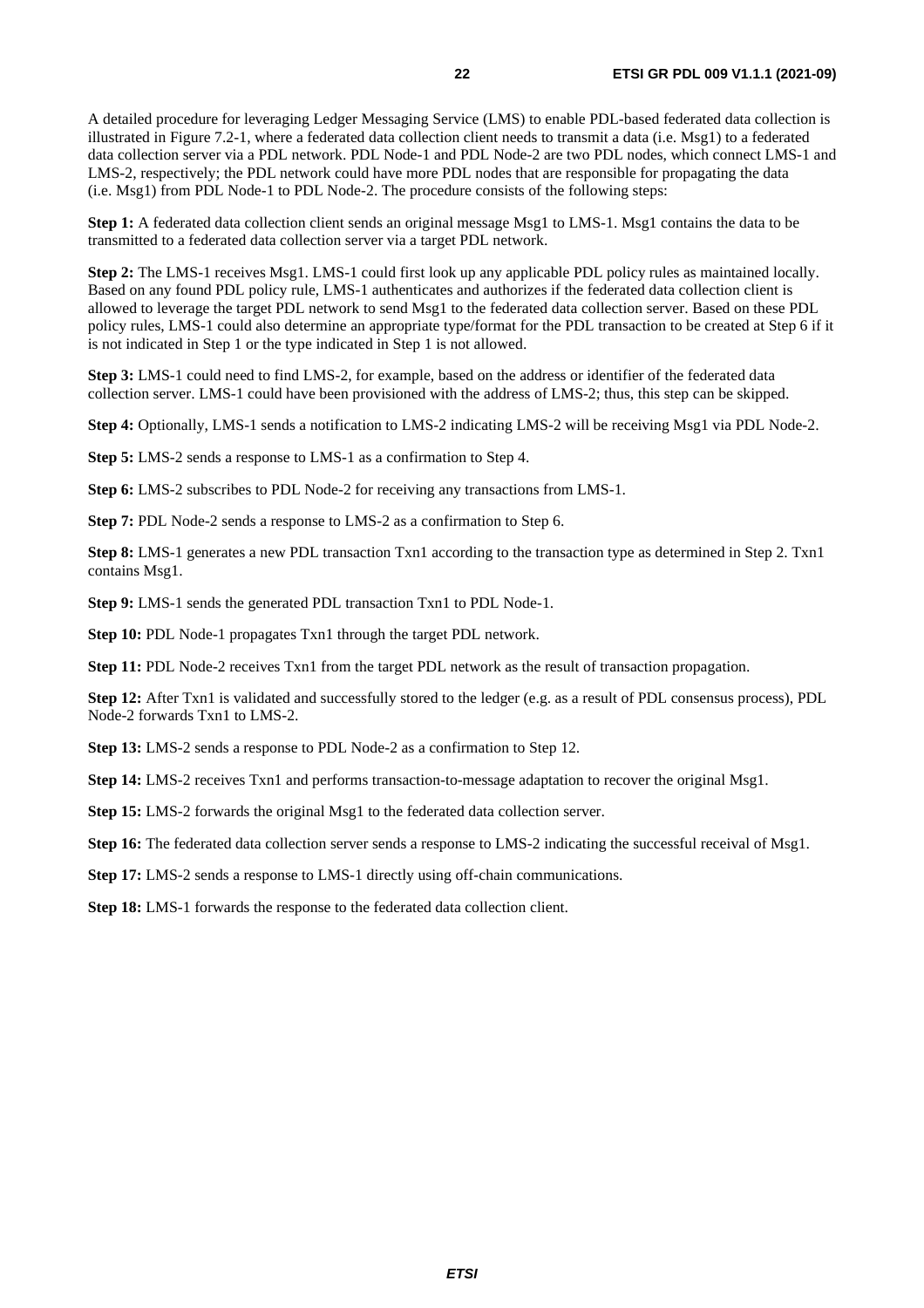### <span id="page-22-0"></span>7.3 Solutions for PDL-based Federated Data Discovery and Sharing



#### **Figure 7.3-1: Procedure for PDL-based Collaborative Federated Data Discovery**

In the federated data discovery scenario, data could be stored in different locations and belong to different organizations. A given application or a User-1 issues a discovery request for discovering desired data, which could be owned and located in different organizations. In order to process or serve the discovery request from User-1, a federated discovery processing is needed, i.e. the data discovery needs to be conducted in multiple organizations. In order to do so, third-party entities acting as discoverers can contribute to serving this discovery request but each of the entities could only have the capability for accessing or conducting discovery in one or more organizations; in other words, a single discoverer could not have the full capability for identifying the needed data among all the potential organizations. For example, a Discoverer-1 could belong to an Organization-1 so that Discoverer-1 could have the discovery privilege in Organization-1. Alternatively, a Discoverer-2 could not belong to Organization-1, but Discoverer-2 is a domain administrator such that Organization-1 could also grant discover privilege to Discoverer-2. In addition, different discoverers could not know and trust each other at all.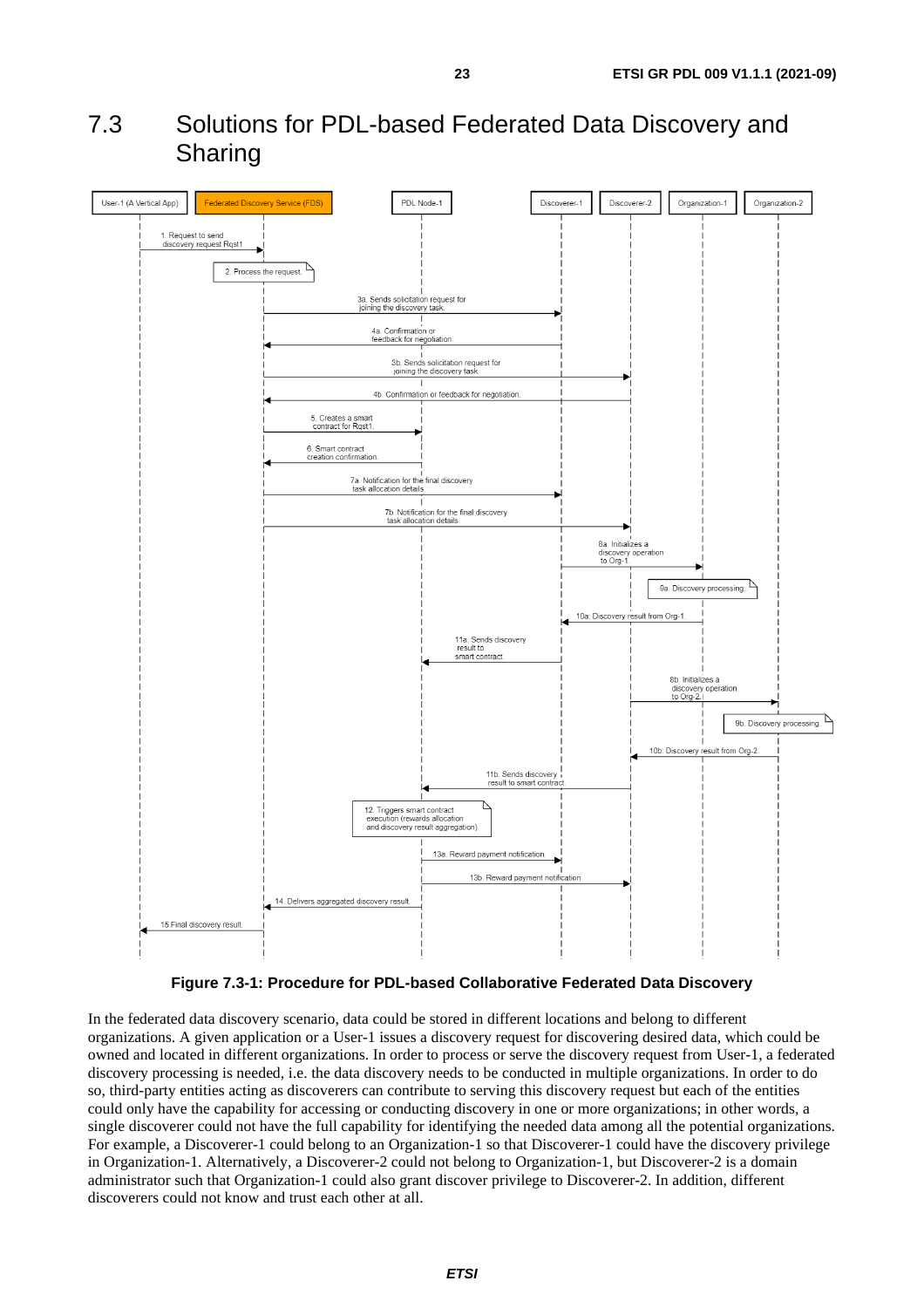Figure 7.3-1 illustrates a collaborative federated data discovery process, where a smart contract is leveraged to build trust between different untrusted discoverers/organizations in order to make them work collaboratively. In particular, the smart contract has the following usage:

- The user-1 could pay a service fee for its discovery request and such a service fee could be deposited in the smart contract. With this service fee, the discoverers (e.g. Discoverer-1 and Discoverer-2) could have the incentive to contribute to the discovery processing and they do not have to worry that the User-1 can refuse to pay the service fee after the User-1 obtains the discovery result (yielded by discoverers).
- In the meantime, the smart contract could also specify how the service fee will be allocated among multiple discoverers. For example, the discoverer producing high-quality discovery results or making more discovery processing effort could get a higher portion of service fee as rewards.

**Pre-condition:** A Federated Discovery Service (FDS) is available in the system for supporting federated discovery requests. The FDS can interact with a PDL system for creating a smart contract; alternatively, the FDS can be a part of the PDL system. There are multiple third-party entities (e.g. Discoverer-1 and Discoverer-2) that are willing to act as discoverers and participate in federated discovery processing. In particular, Discoverer-1 only has the discovery and access privilege for conducting discovery within Organization-1 while Discoverer-2 only has the discovery privilege for conducting discovery within Organization-2.

**Step 1:** User-1 has a certain application need and intends to identify some interesting data. User-1 intends to leverage the FDS since the desired data could reside in different organizations and be stored in different locations/nodes. User-1 sends a request (Rqst1) to the FDS to indicate desired data types and the service fee it is willing to pay.

**Step 2:** The FDS receives the request sent from User-1. The FDS first decides whether User-1 has the right for asking the FDS to conduct data discovery. Then, the FDS will use its own knowledge to identify which discoverers (e.g. Discoverer-1 and Discoverer-2) will probably be leveraged for serving this federated discovery request.

**Step 3a:** The FDS sends out a solicitation request including a data discovery proposal (e.g. desired data types and potential rewards to earn) to Discoverer-1 to ask it whether it is willing to help in processing the discovery request from the User-1. If the Discoverer-1 agrees to their received data discovery proposal, it will accept the task. Otherwise, it can also send back its suggestion for negotiating with the FDS.

**Step 4a:** The FDS receives the acknowledgment and feedback from the Discoverer-1.

**Steps 3b and 4b** are the same as Steps 3a and 4a, respectively.

**Step 5:** The FDS sends a transaction to PDL Node-1 (or other PDL nodes) in order to create a smart contract, which contains the agreed data discovery proposals of the involved discoverers.

**Step 6:** PDL Node-1 (or other PDL nodes) confirms the creation of the smart contract.

**Steps 7a and 7b:** For each involved discoverer (e.g. Discoverer-1 and Dsicoverer-2), the FDS sends a notification to each of them respectively for informing them of the created smart contract as well as the agreed/final discovery task.

**Step 8a:** For Discoverer-1, it initiates a discovery request and sends this request to Organization-1. For example, the request could indicate which types of data are to be discovered.

**Step 9a:** Organization-1 first needs to make sure Discoverer-1 has the right privilege to conduct data discovery within Organization-1. If so, it will accept the request and start to conduct discovery processing.

**Step 10a:** Organization-1 returns the discovery result to Discoverer-1. Depending on the format requirement of the smart contract inputs, Discoverer-1 could further transform or reformat the discovery result.

**Step 11a:** Discoverer-1 sends the discovery result to the smart contract as a smart contract trigger.

**Steps 8b-11b** are similar to Steps 8a-11a.

**Step 12:** After the smart contract receives the discovery results from all the involved discoverers, it will evaluate the quality of the discovery result. Based on that, the smart contract will automatically decide how to allocate the rewards among those different discoverers. In addition, the smart contract will also aggregate all the received discovery results in order to produce the final discovery result for the federated discovery request.

**Steps 13a and 13b:** The smart contract completes the rewards allocations and sends notifications to the involved discoverers (e.g. Discoverer-1 and Discoverer-2) regarding the reward payments respectively.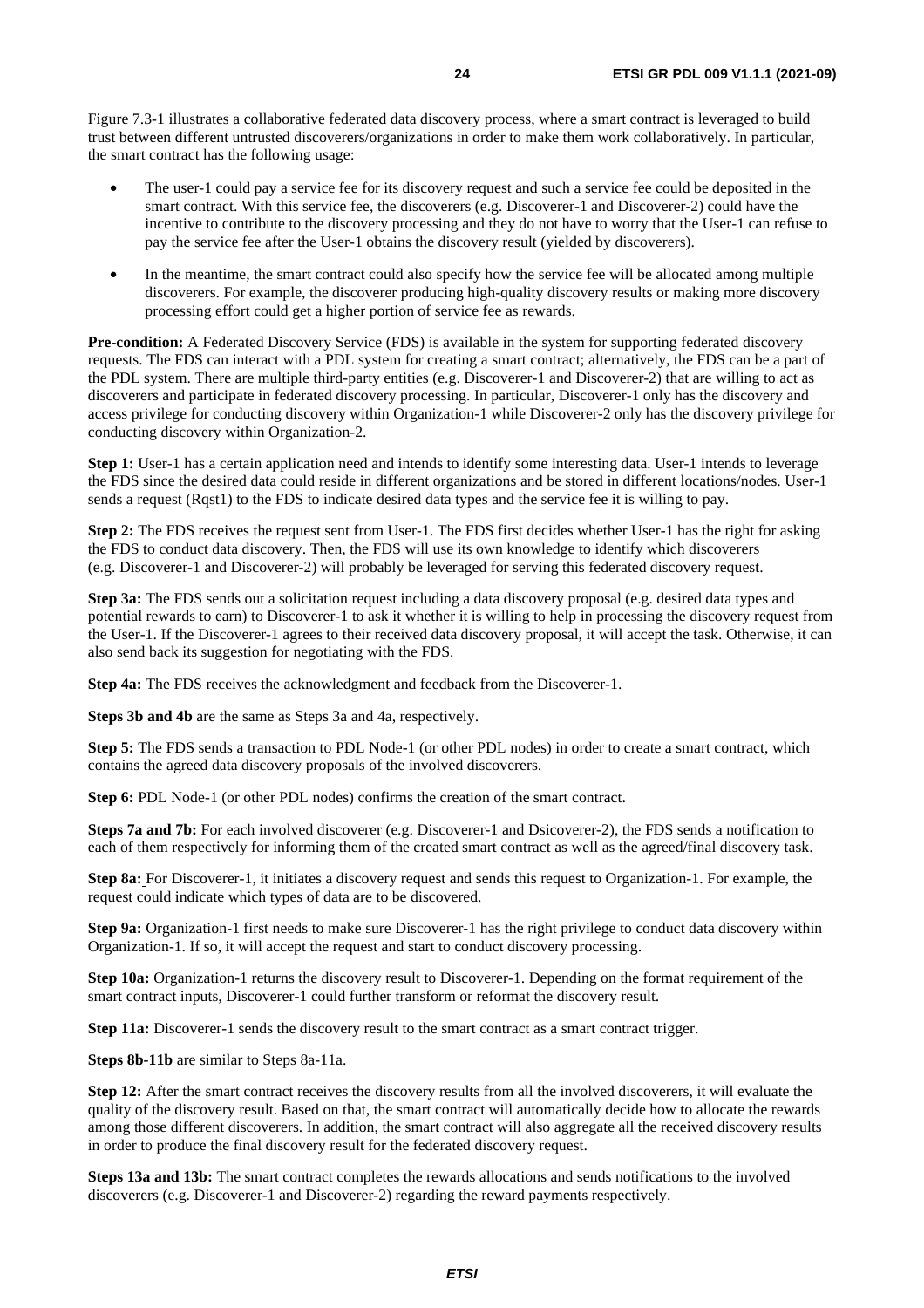<span id="page-24-0"></span>**Step 14:** The smart contract delivers the final aggregated discovery result to the FDS.

**Step 15:** The FDS returns the aggregated discovery result to User-1, which is the final discovery result for Rqst1.

# 8 Conclusions

### 8.1 Introduction

The present document discussed federated data management use cases and their key issues. Then PDL-based federated data management architecture and some key solutions were presented. Several operational guidelines for PDL-based federated data management will be summarized in this clause. Finally, recommendations for next steps are included.

# 8.2 Operational Guidelines

To leverage PDL for solving federated data management issues, the following operational guidelines could be considered:

- A proxy or an intermediary service function can be designed to facilitate and enable more efficient interactions between PDL systems and federated data management system.
- The proxy or the intermediary service function can be deployed as distributed functions integrated with PDL nodes or a standalone function serving FDM system and PDL system.
- The computing/storage capabilities of PDL nodes can be potentially leveraged for helping various data management processing.

### 8.3 Recommendations for Next Steps

- Data in federated data management use cases has different characteristics (e.g. type, size, etc.). Data characteristics will probably be taken into account when configuring (e.g. designing/selecting/sizing) ledgers and smart contacts for federated data management. This could be realized via the intelligent automation put on top through smart contracts.
- Specifications on the interactions between FDM and PDL could be developed.
- Specifications on using smart contracts for FDM could be developed.